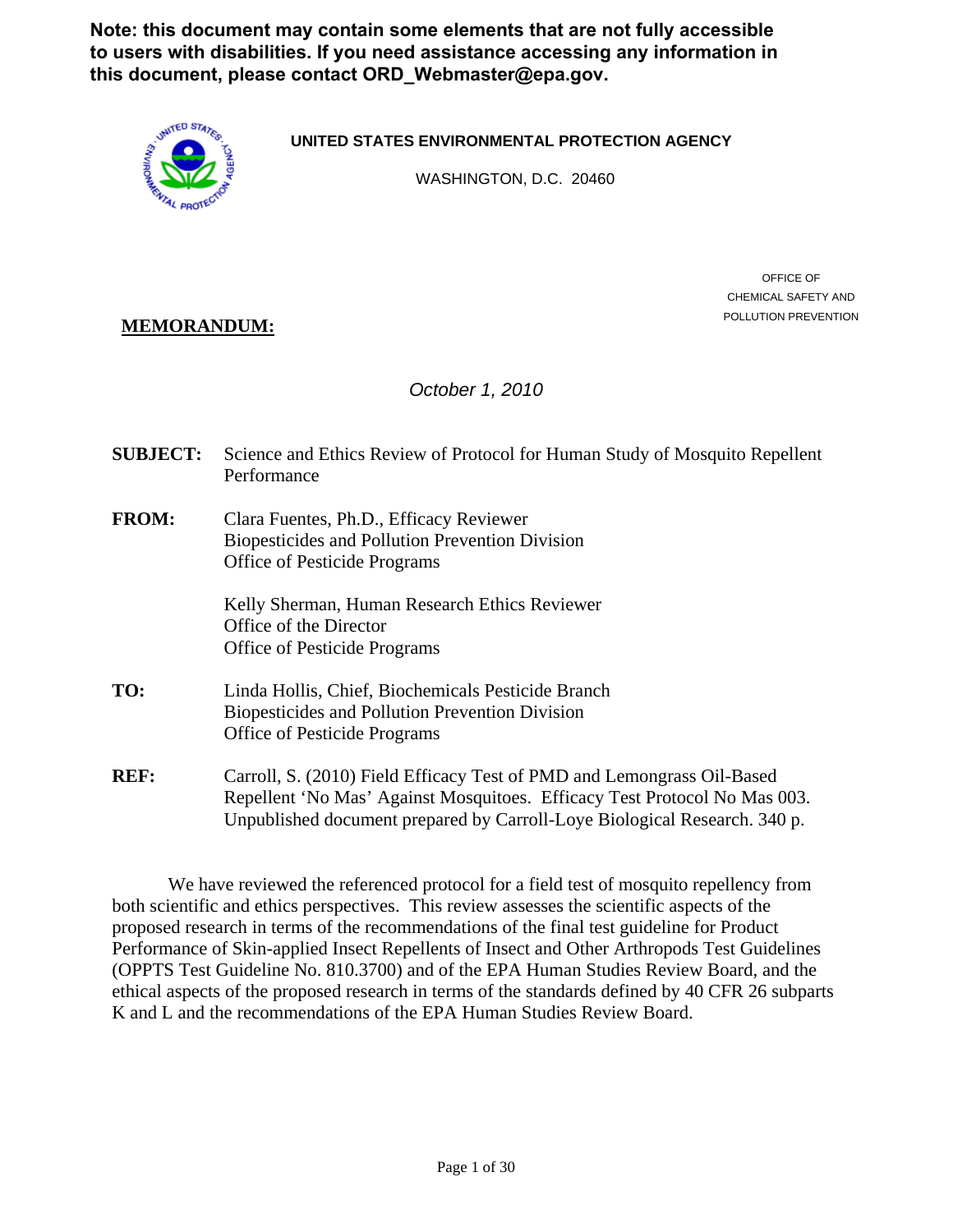# **A. Completeness of Protocol Submission**

The submitted protocol was reviewed for completeness against the required elements listed in 40 CFR §26.1125. EPA's checklist is appended to this review as Attachment 5. IRB procedures are on file at EPA, and need not be resubmitted. All required elements are present.

In addition to the protocol itself (pp. 4-32) and the associated consent documents as approved by the Independent Investigational Review Board, Inc. (IIRB) (pp. 33-62), the following supporting documents were considered in this review:

- IIRB Approval letter of  $7/20/10$  (pp. 335-336)
- Data recording forms (pp. 63-76)
- Subject training materials for mosquito handling (pp. 77-79)
- Draft label for product and MSDSs for active ingredients (pp. 81-94)
- HSR Training records for investigators (pp. 182-183)
- Index of CLBR-IIRB Correspondence (pp. 194-195)
- CLBR-IIRB Correspondence (pp. 196-340)

# **B. Summary Assessment of Ethical Aspects of the Proposed Research**

Here is a summary of our observations about the ethical aspects of the proposed protocol. Supporting details are in the attachment.

- **1. Societal Value of Proposed Research:** This study will test the efficacy against mosquitoes of a lotion formulation containing 16% para-menthane-3,8-diol (PMD) and 2% lemongrass oil, delivered from a squeeze bottle. EPA requires efficacy testing of this specific formulation to support U.S. registration of the product. Direct testing of the duration of efficacy is important because consumers, who rely on repellents to avoid insect bites, cannot readily assess the efficacy of a product independent of EPA's approval.
- **2. Subject Selection:** Subjects will be recruited from Carroll-Loye Biological Research's (CLBR's) "Volunteer Database" of previous subjects and others who asked to be added to the database. The database is racially diverse, 75% in the age range from 20-40 and 25% in the range 40-55. The youth and high education levels of candidates in the database reflect the university community where the laboratory is located. Explicit factors exclude as subjects children, pregnant or lactating women, those in poor health or physical condition, and those unable to speak and read English. The sample will thus not be fully representative of the population of potential repellent users. Since students and employees of the study director and employees of the sponsor will be excluded as possible subjects, there are appropriate protections in place to ensure that none of the subjects are likely to be subject to coercion or undue influence over their decision to participate in the research.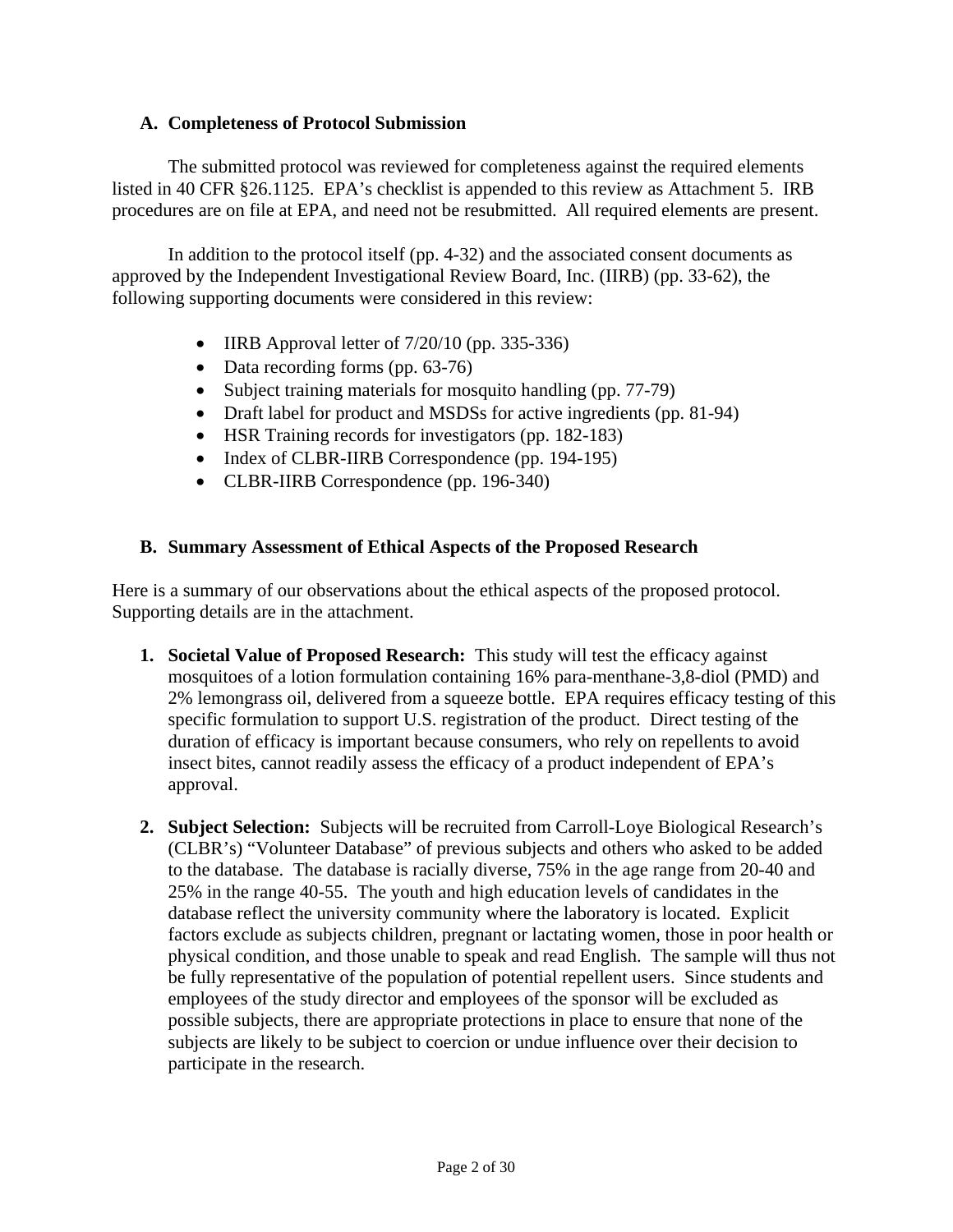**3. Risks to Subjects:** The protocol and consent forms discuss risks of five kinds: risks from exposure to the test material; risks of exposure to biting arthropods; risks from exposure to disease vectors; risks of physical stress in the test environment; and risks of stress from learning the results of a pregnancy test. All practical steps to minimize subject risks have been taken.

Based on the acute toxicity testing submitted and reviewed by EPA, the test material is accurately characterized in the informed consent form as a moderate eye irritant and possible skin irritant.

Because of the generally low acute and chronic hazard profile of the test material, the design of the research to minimize exposure, and the training of subjects to remove mosquitoes before they bite, the probability of occurrence of the identified hazards is accurately characterized as "extremely small."

- **4. Benefits:** There are no direct benefits to subjects. This is made clear in the protocol and informed consent form. If the testing shows good efficacy, the direct beneficiary of the research is likely to be the sponsor.
- **5. Risk/Benefit Balance:** No practical opportunities to further reduce risk to subjects while maintaining the robustness of the scientific design have been overlooked. The residual risk to subjects is very low, and reasonable in light of the potential benefits of the data to future repellent users.
- **6. Independent Ethics Review:** The Independent Investigational Review Board, Inc. (IIRB), of Plantation, Florida, has reviewed and approved the protocol and informed consent materials. IIRB is independent of the investigators and sponsors. Satisfactory documentation of IIRB procedures and membership is on file with the Agency.
- **7. Informed Consent:** The protocol contains a complete and satisfactory description of the process by which potential subjects will be recruited and informed and for seeking their consent to participate. A copy of the IRB-approved consent documents meeting all requirements of 40 CFR §§26.1116 and 26.1117 is included in the proposal.
- **8.** Respect for Subjects: Methods proposed for managing information about prospective and enrolled subjects are adequate to protect their privacy. Subject names and other personal information are linked on only one form to their arbitrary "subject number"; in all other data collection forms subjects are identified only by their assigned number.

Subjects will be free to withdraw at any time, and will be reminded of this at several points before and during the research. Subjects who withdraw will be compensated for time spent up to the point of withdrawal. Medical care for research-related injuries will be provided at no cost to the subjects.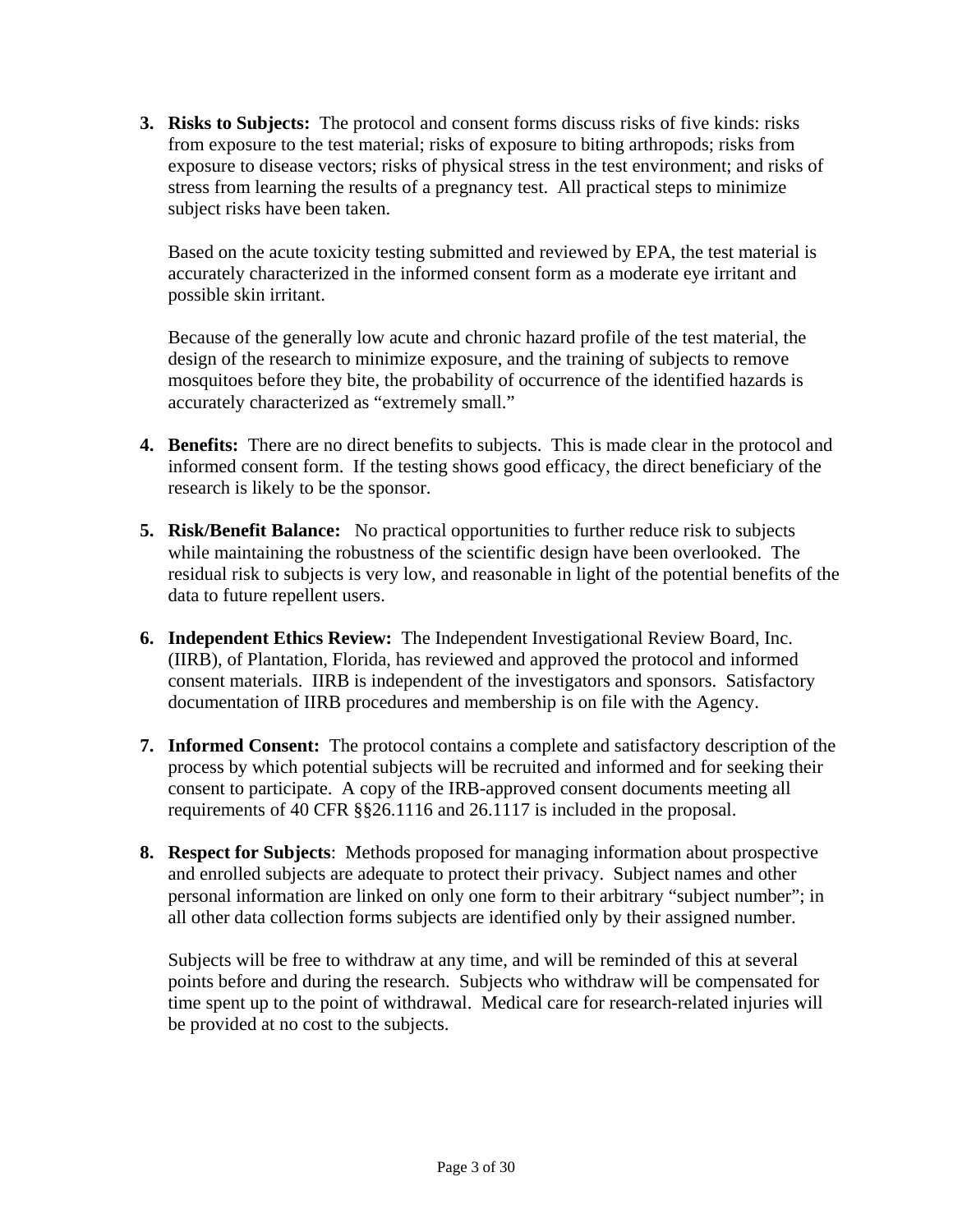# **C. Compliance with Applicable Ethical Standards**

This is a protocol for third-party research involving intentional exposure of human subjects to a pesticide, with the intention of submitting the resulting data to EPA under the pesticide laws. Thus the primary ethical standards applicable to this proposal are 40 CFR 26, Subparts K and L. In addition, the requirements of FIFRA  $\S 12(a)(2)(P)$  for fully informed, fully voluntary consent of subjects apply. Because the test will be conducted in California, the provisions of the California Code of Regulations, Title 3, §6710 apply as well, including provision to subjects of the "Experimental Subject's Bill of Rights" appearing on p. 38. A point-by-point evaluation of how this protocol addresses the requirements of 40 CFR 26 Subparts K and L and the criteria recommended by the HSRB is appended as Attachment 1.

The protocol should be revised before study execution to exclude as permissible subjects employees of the study sponsor.

40 CFR 26 Subpart L, at §26.1703, as amended effective August 22, 2006, provides in pertinent part:

EPA shall not rely on data from any research involving intentional exposure of any human subject who is a pregnant woman (and therefore her fetus), a nursing woman, or a child.

This protocol requires that subjects be at least 18 years old and excludes female subjects who are pregnant or lactating. Thus §26.1703 would not forbid EPA to rely on a study executed according to this protocol.

### **D. Summary Assessment of Scientific Aspects of the Proposed Research**

The study will test the efficacy under field conditions of a new mosquito repellent lotion containing 16% plant derived p-menthane-3,8-diol (PMD) and 2% lemongrass oil (citral). The main objective of the study is to quantify the efficacy of the formulation to repel mosquitoes in the field. The protocol's objective is to determine the duration of efficacy of the lotion formulation in repelling three mosquito species (*Culex, Anopheles,* and *Aedes)* when applied at a typical consumer dose. The endpoint will be the time of repellent failure expressed as the time of First Confirmed Landing with Intent to Bite (FCLIBe) for each subject. Efficacy is expressed for each subject as Complete Protection Time (CPT), which is the period from application of the repellent until time of FCLIBe, or conclusion of the test, whichever occurs first. Mosquito specimens will be collected from treated and untreated subjects and taken to the laboratory for identification, using taxonomic keys and stereomicroscopy. Disease vectors will be screened for transmissible viruses, and any positive results will be provided to the appropriate test subject(s).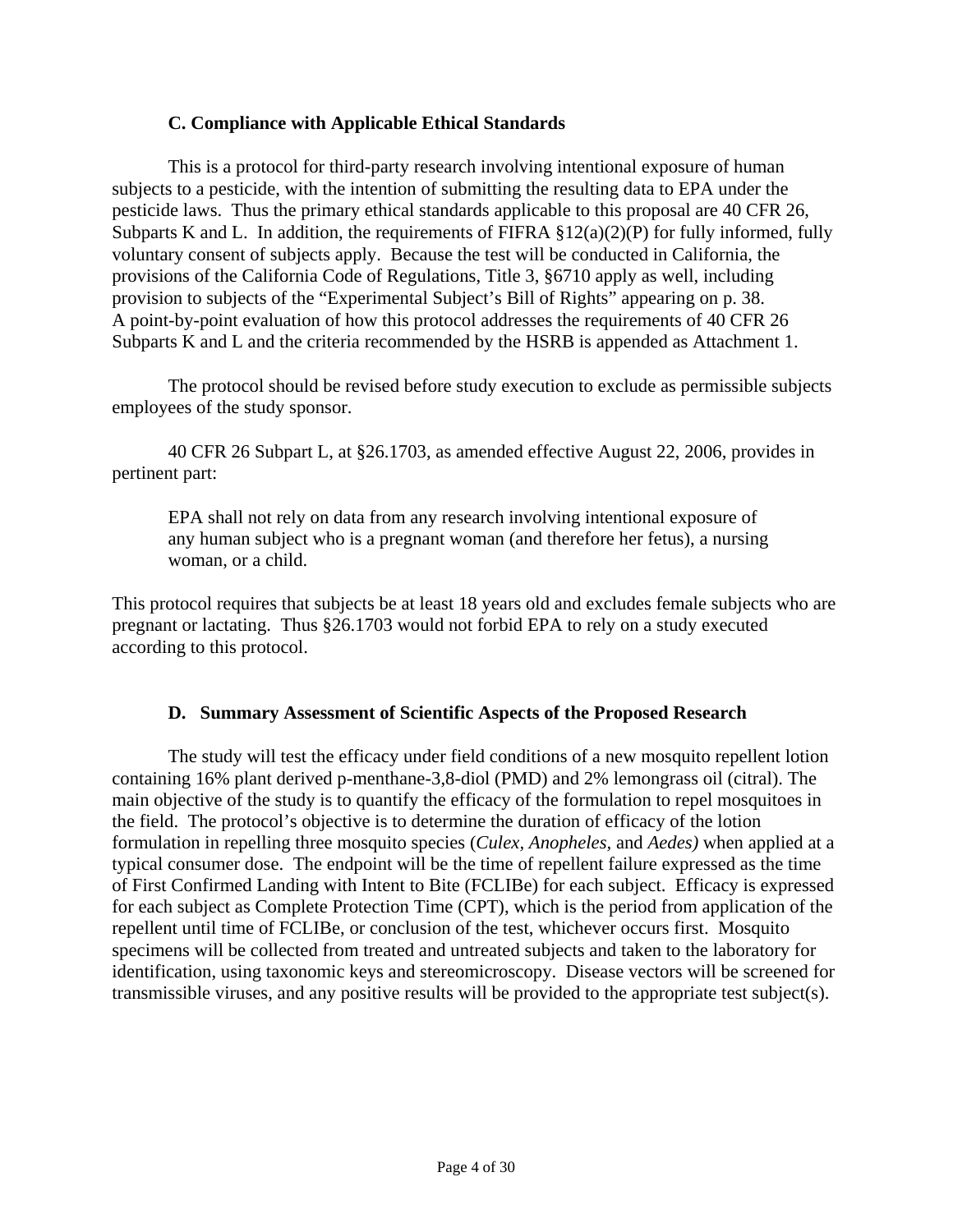# **1. Study design:**

The duration of efficacy of the test material will be evaluated in the field with ten treated subjects, five of each sex, at each of two sites representing distinct ecological habitats. Three additional subjects will be enrolled as alternates to replace any subjects who may withdraw prematurely from the test, or who may fail to show up for testing. Untreated subjects will monitor activity at the test sites throughout the duration of the test by exposing either their lower leg or forearm for periods of 1 minute every 15 minutes. Minimum acceptable ambient biting pressure is defined as 1 landing with intent to bite (LIBe) per minute. Untreated subjects will not be compared to treated subjects.

# **2**. **Statistical design:**

The aim of the research is to characterize the duration of repellency defined as Complete Protection Time (CPT). The mean of ten individual subject values will be used to estimate a central measurement of CPT at each test site. The protocol characterizes ten subjects as a compromise between ethical and economic considerations, based on the rationale that ten subjects are two-thirds more than the historical EPA requirement of six subjects. Furthermore, if few values are censored, and particularly, if the range of values is not great, a sample size of ten should give excellent estimates of mean, median, and variation around those values, relative to historical standards.

While EPA has recently accepted repellent efficacy data based on a sample size of ten, EPA recommends that the investigator revise and expand the explanation offered for the proposed sample size. EPA thinks that reference to historical standards is irrelevant in light of current guidelines and should be deleted. EPA's guidelines (OPPTS Test Guideline No. 810.3700) provide: "(v) Sample size. The sample should be large enough to be likely to yield a definitive answer to the research question being addressed, and its size should be justified statistically in each protocol, taking into account the specific characteristics of the proposed research and the desired accuracy and precision of the results. Researchers are encouraged to consult a statistician to help determine appropriate sample size." Therefore, investigator should revise the rationale in the protocol to include a statistical justification for the proposed sample size in light of the desired accuracy and precision of the results.

# **3. How and to what will human subjects be exposed?**

Subjects will be exposed to test material and mosquitoes in the field. Each subject will be treated on one forearm or lower leg, depending of feeding behavior of predominant mosquito species active in the field. A standardized typical dose, expressed as volume per unit area, will be scaled to the measured surface area of each subject's forearm or lower leg, and applied by technicians using tuberculin (1 ml) syringes. The test material has been tested in animals for acute toxicity. The NOAEL for acute dermal  $LD_{50}$  of No Mas is greater than 5,000 mg/kg body weight. Thus, exposure of 14.3 mg/kg of lotion, containing 18.0% of combined active ingredients, results in an estimated MOE > 100. Most inert ingredients in the formulation are classified by the Agency as relative safe for all uses and have a low acute and chronic risk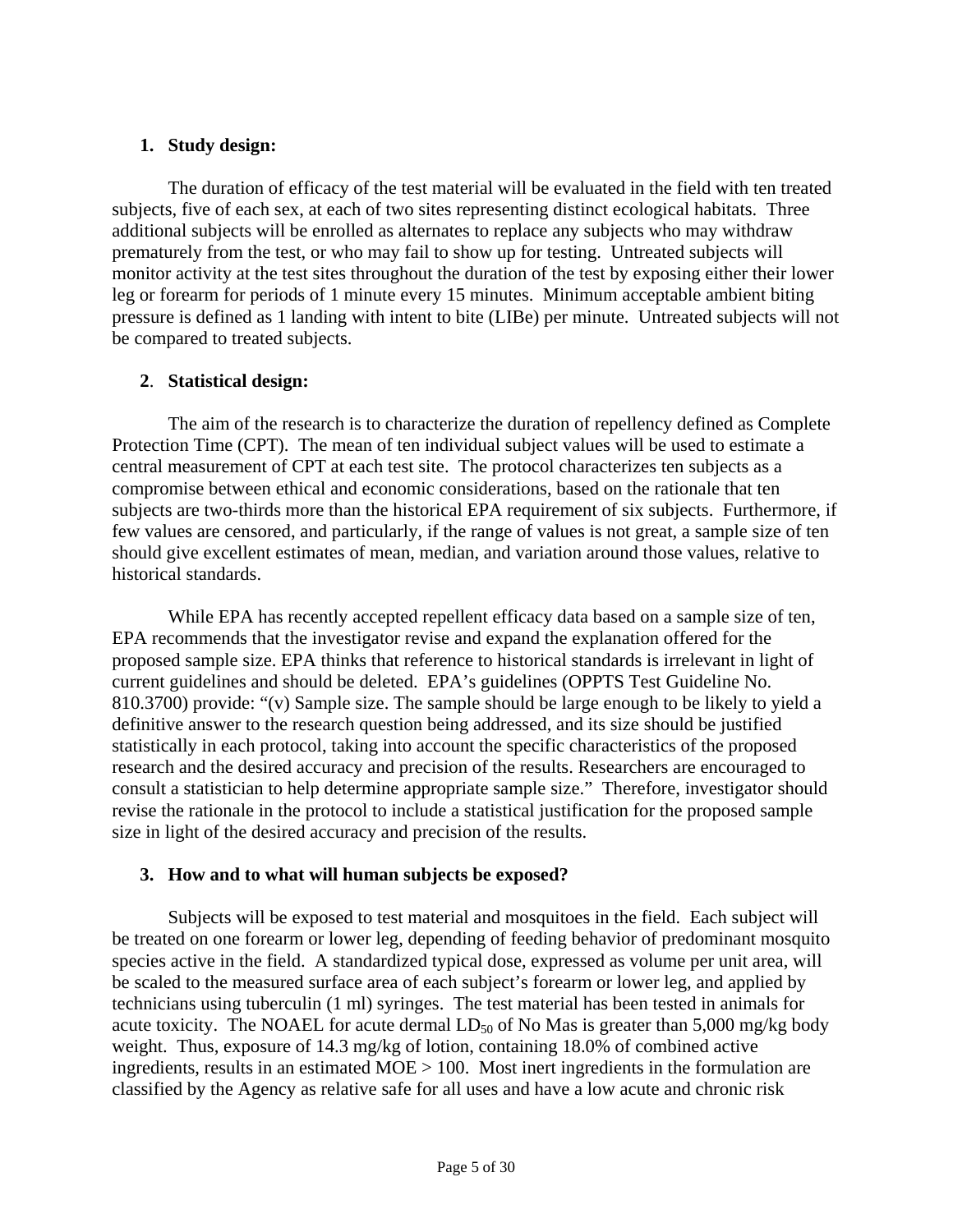the skin, and it is not a skin sensitizer.<br>Results from toxicity testing: profile. Only a few ingredients present ocular and dermal irritation potential; other ingredients are commonly used in drugs and cosmetic products. Subjects with known allergic reactions or other skin conditions are excluded from participation in the test. Data from animals studies show that the formulation is of low toxicity by oral and dermal routes of exposure. It is not irritating to

- Primary eye irritation study on rabbits shows that the No Mas is a moderate irritant to the eyes.
- Dermal sensitization study in Guinea pigs (Buehler method) shows that the test material is not a contact sensitizer.
- Primary skin irritation in rabbits study shows that No Mas is moderately irritating to the skin.
- The single dose acute dermal  $LD_{50}$  of the formulation is  $>5,000$  mg/kg in male and female rats.
- The acute oral  $LD_{50}$  of No Mas is >5,000 mg/kg in male and female rats

Subjects will be exposed to naturally occurring populations of mosquitoes in field sites where tests are being conducted and mosquito-borne pathogens have not been detected by PCRbased screening of trapped mosquitoes for at least 2 weeks. Subjects with known allergic reactions to mosquito bites will be excluded from research participation.

# **4. Endpoints and Measures:**

A standard "typical consumer dose" will be determined in the dose determination phase, and used for each subject in the repellency phase. The end point of the dose determination phase will be a standard volumetric rate of application expressed in ml/cm<sup>2</sup>.

In the repellency phase, efficacy will be measured as Complete Protection Time (CPT) for each subject, defined as the time between application of test material and the First Confirmed Landing with Intent to Bite (FCLIBe). A Landing with Intent to Bite (LIBe) occurs when a mosquito alights on treated skin and extends its proboscis to the skin while ceasing locomotion. First Confirmed LIBe (FCLIBe) is defined as a LIBe followed by another LIBe within 30 minutes. The end point will be the time of repellent failure expressed as the time of the FCLIBe for each subject. Repellency will be expressed as average CPT, which is measured as the mean time across subjects from initial application of a typical consumer dose to the time of FCLIBe.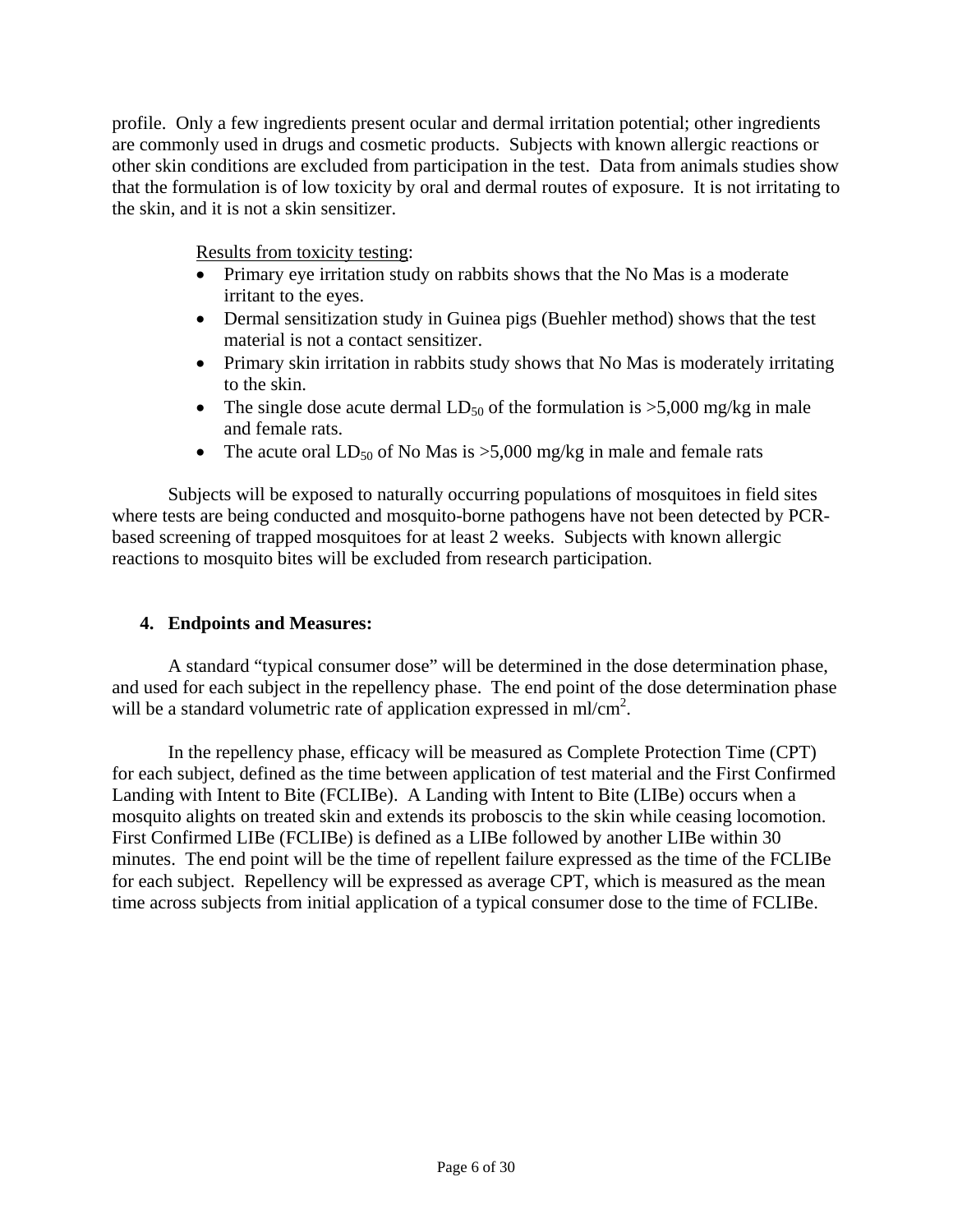# **E. Compliance with Applicable Scientific Standards**

This protocol adequately addresses the following elements according to applicable scientific standards:

- Prerequisite acute toxicity research to characterize toxicological profile of the formulation and calculate margin of exposure (MOE).
- Dosimetry
- • Experimental design
- Pre-training of subjects on how to handle mosquitoes.

The following elements in the protocol require revision before the research goes forward:

- The statistical analysis plan should discuss how non-normally distributed data points will be treated. That is, how the researcher plans to analyze and interpret results from nonnormally distributed data points that may follow an unknown distribution.
- On page 28, line 41, delete the phrase "for each test material" because this protocol is for testing one single formulation.
- The sequential exposure table on page 74 should include 80 sequential exposure intervals. It is not clear why only 36 counts are tabulated, and how the 44 remaining intervals can be accommodate one single column, labeled as "etc." If the test is going to last more than 9 hours, a second page will be needed.

### Attachments:

- 1. Summary Review of Protocol NO-MAS 003 dated 7/15/2010
- 2. §26.1111 Criteria for IRB approval of research
- 3. §26.1116 General requirements for informed consent
- 4. §26.1117 Documentation of informed consent
- 5. §26.1125 Criteria for Completeness of Proposals for Human Research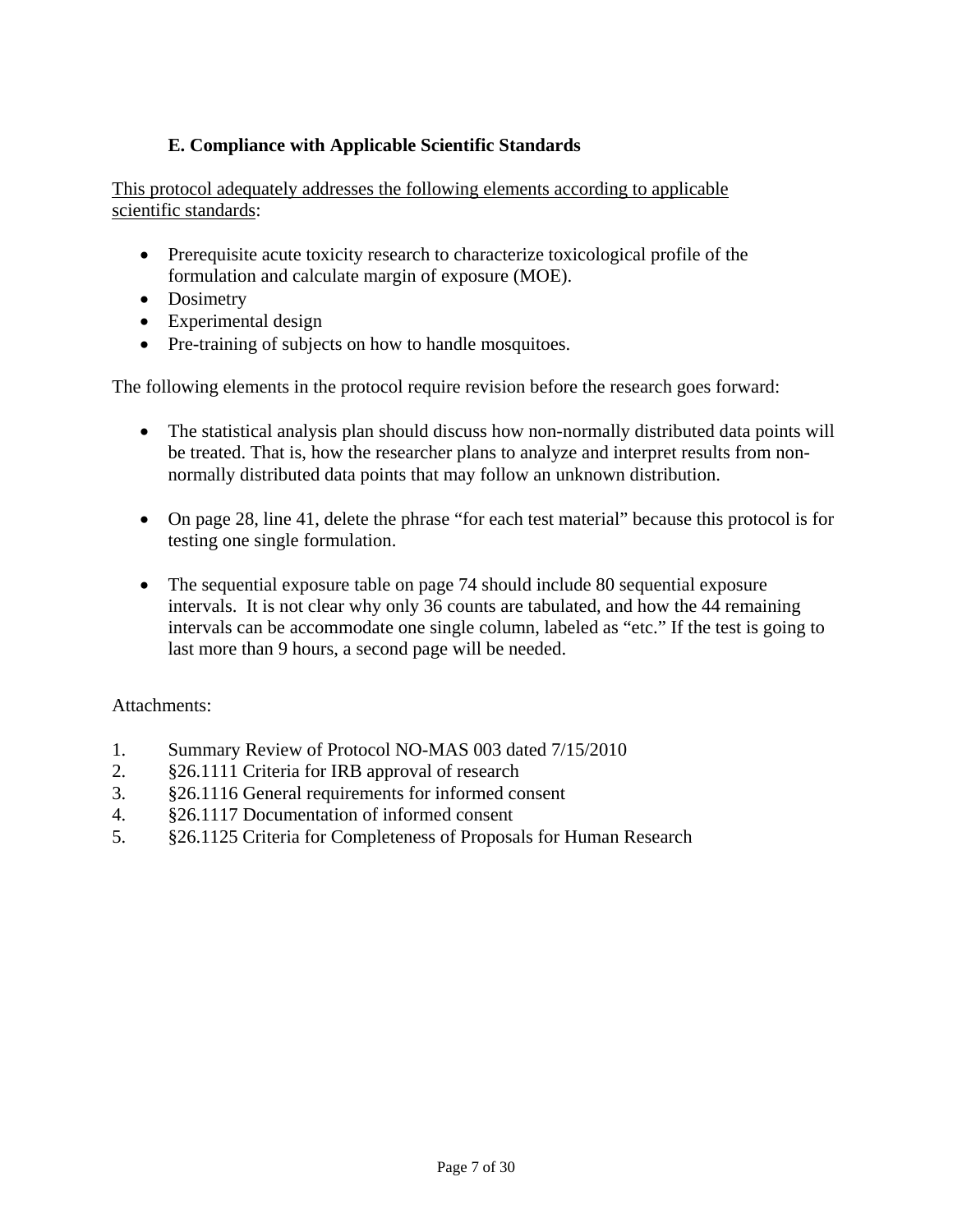# **EPA Protocol Review: NO-MAS 003**

**Title:** Field Efficacy Test of PMD and Lemongrass Oil-Based Repellent 'No Mas' Against Mosquitoes.

**Date:** July 15, 2010

#### **Principal Investigator and any sub-investigators:**

Scott P. Carroll, Ph.D.

#### **Participating Laboratories:**

Carroll-Loye Biological Research, Inc. 711 Oak Avenue Davis, CA 95616

- **Sponsor:** Sam Darling 415 Wilkie Way Salt Spring Island British Columbia V8K2J4 Canada
- **IRB:** Independent Investigational Review Board 6738 West Sunrise Blvd. Suite 102 Plantation, FL 33313

### **1. Societal Value of Proposed Research**

#### **(a) What is the stated purpose of the proposed research?**

The objective of the dosimetry phase "is to determine the amount of repellent a consumer might typically apply using each of the delivery systems in the study, and to determine the dosage to be applied during the repellency phase of the study. The endpoint will be a standard rate of application expressed in ml/cm<sup>2</sup>." (p. 4)

The objective of the repellency phase is to determine the duration and efficacy of the test Material(s) in repelling three species of mosquitoes (*Culex, Anopheles, and Aedes)* when applied at a typical consumer dose. (p. 4)

"Efficacy and duration will be measured as Complete Protection Time, or CPT, defined herein as the time between application of test material and the First Confirmed Probing called 'Landing with Intent to Bite', or 'LIBe', which is defined as when a mosquito alights on the treated test skin of a subject and extends its proboscis to the skin surface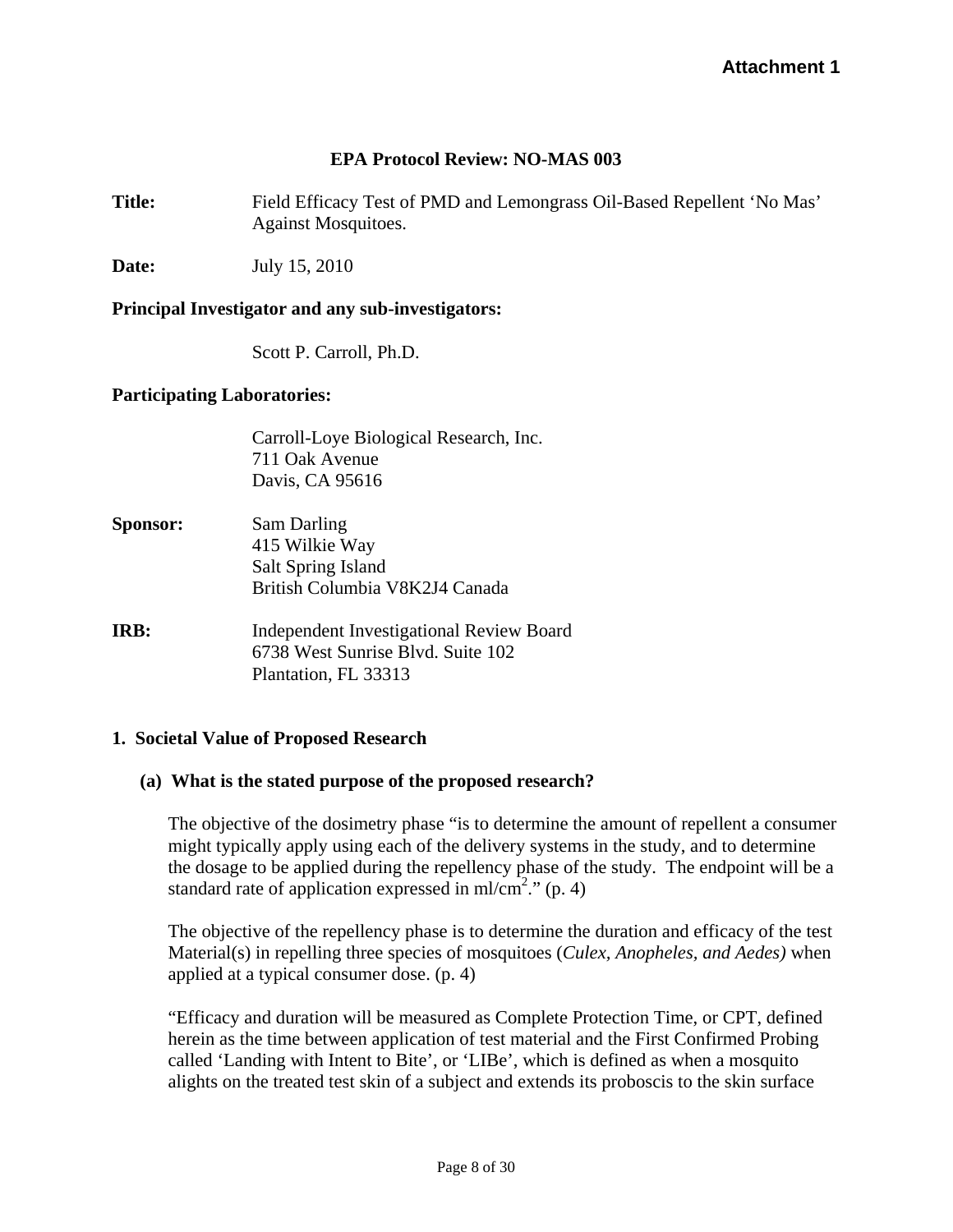while ceasing locomotion. A 'First Confirmed LIBe' is that which is followed by another within 30 minutes."  $(p. 4)$ 

### **(b) What research question does it address? Why is this question important? Would the research fill an important gap in understanding?**

"The US Centers for Disease Control (CDC) has acknowledged the existence of substantial consumer interest in new and effective insect repellent products, including the choice of a variety of formulations, delivery systems, and concentrations of active ingredient. US EPA has requested new, US-based efficacy data as a condition of registration for the test material(s). The rationale for this study is to provide those efficacy data. The information will also be used in product labeling and for increased user acceptance." (p. 5)

# **(c) How would the study be used by EPA?**

EPA will consider the study in defining acceptable label claims for repellent efficacy for the test material.

# **(d) Could the research question be answered with existing data? If so, how? If not, why not?**

EPA requires product-specific efficacy data to support its registration. No previous testing of this product against mosquitoes under proposed used pattern has been conducted.

# **(e) Could the question be answered without newly exposing human subjects? If so, how? If not, why not?**

"Human subjects are required because they represent the target system for the test material, and sufficiently reliable models for repellency testing have not been developed." (page 5: line 14 - 16).

# **2. Study Design**

# **(a) What is the scientific objective of the study? If there is an explicit hypothesis, what is it?**

The main objective of the study is to quantify the lasting efficacy of the formulation to repel mosquitoes in the field. The specific protocol's objective is to determine the duration of efficacy of the lotion formulation in repelling three mosquito species (*Culex, Anopheles,* and *Aedes)* when applied at a typical consumer dose under field conditions.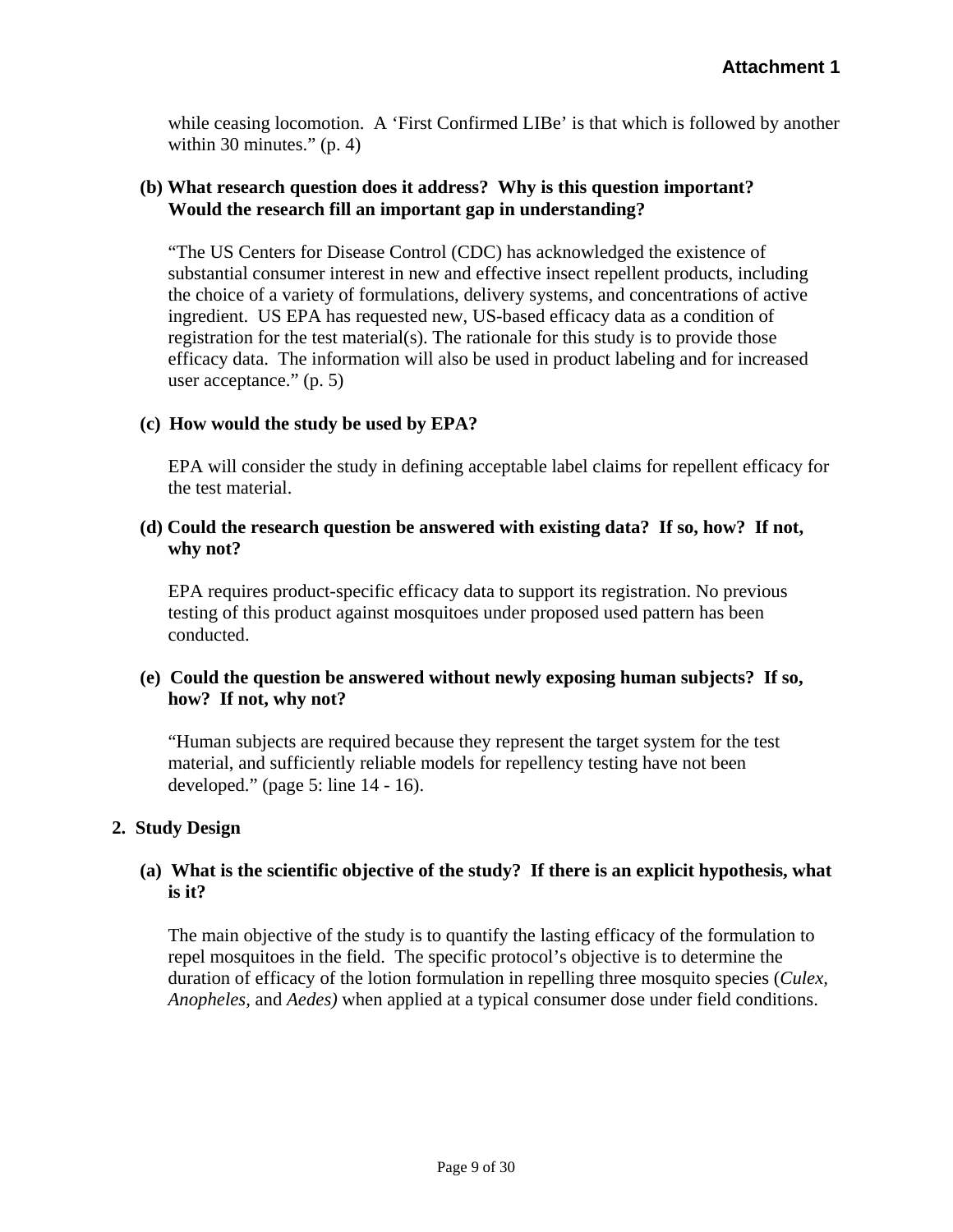# **(b) Can the study as proposed achieve that objective or test this hypothesis?**

The objective cited may be achieved by the study as proposed if the protocol is revised and amended to explain, in more detail, the following:

- How will these data be summarized, analyzed and interpreted if the results show that the data points are not normally distributed and the data follows an unknown distribution?
- What measurements will be taken to minimize right censoring?
- How does the researcher plan to minimize, and account for variability in the experiment?

### **2.1 Statistical Design**

#### **(a) What is the rationale for the choice of sample size?**

The rationale for this sample size appears on pp. 18 to 20  $(\S 4.1)$  of the study protocol. Researcher's justification for sample size is based on the argument that a 10 subjects sample reflects a compromise between cost and precision; ten subjects are two-thirds more than the historical EPA requirement of 6 subjects. In Addition, it is stated in the study protocol, page 19: lines 30 -33, that "If a minority of values is censored, and particularly if the range of values is not great, a sample size of 10 should give an excellent estimates of mean, median, and variation around those values, relative to historical standards."

# **(b) What negative and positive controls are proposed? Are proposed controls appropriate for the study design and statistical analysis plan?**

There are no comparison materials or positive controls. Omission of matrix and comparison materials is appropriate for the study design. No direct comparisons of treated and untreated subjects are contemplated in the statistical analysis plan.

### **(c) How is the study blinded?**

n/a. There is one treatment only.

### **(d) What is the plan for allocating individuals to treatment or control groups?**

All subjects will be assigned to the treated group, which will be stratified by gender. Table 8 on page 24 summarizes the proposed distribution of test material among subjects. The treatments will be balanced between arms and legs if both limbs are used, depending on the feeding behavior of mosquitoes present in the field. Two untreated subjects are also shown in table 8. Their untreated skin will be balanced between arms and legs similarly to treated subjects.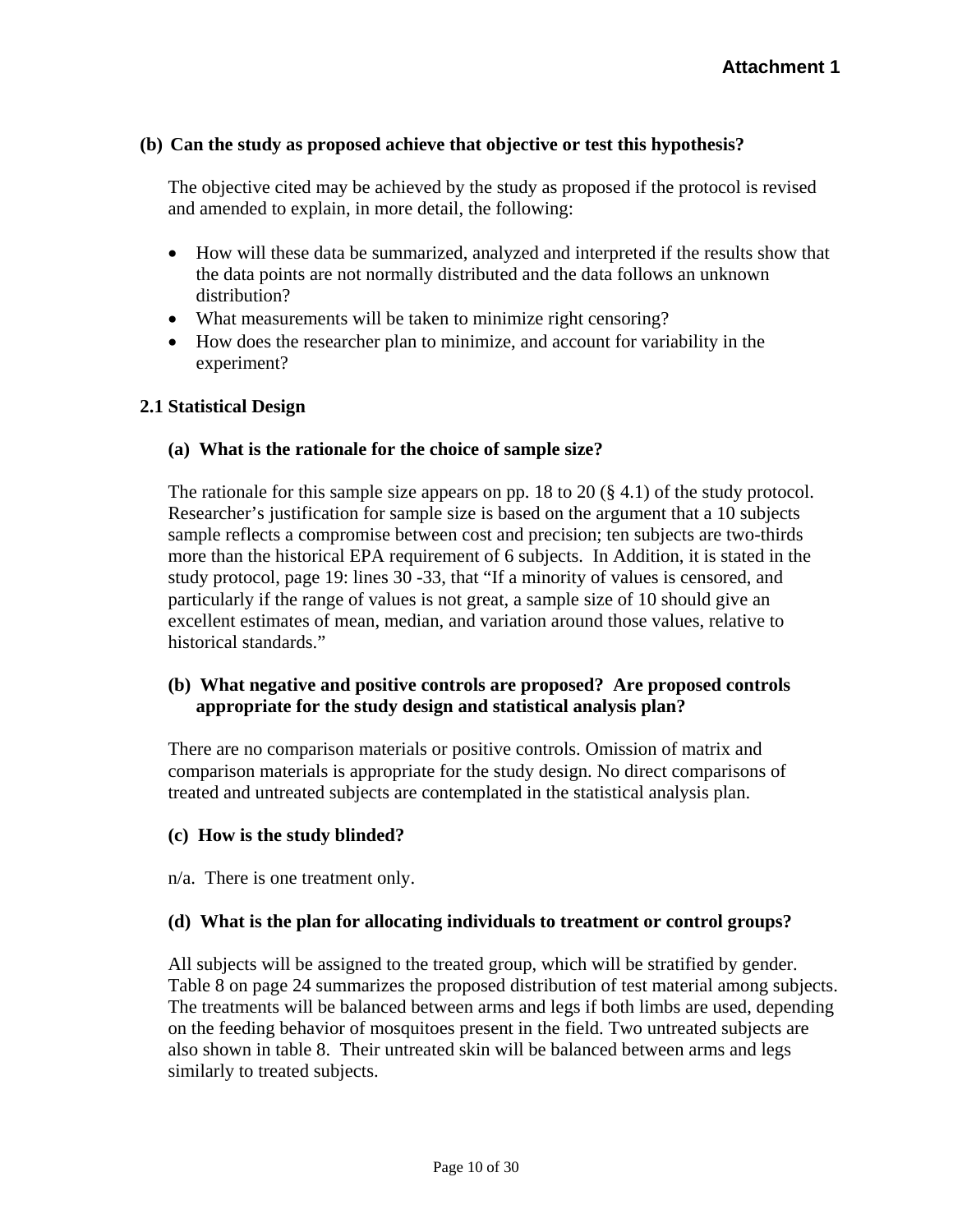# **(e) Can the data be statistically analyzed?**

Yes. The application rate for efficacy testing will be an average typical consumer dose estimated from dosimetry analysis (§ 4.6) developed by CLBR laboratory. Subjects' dose means based on 3 applications per subject will be used to calculate dose grand mean  $(\pm SD)$  across all 10 subjects. In the efficacy phase, 10 individual subject values for CPT will be obtained and analyzed. CPT will be measured as a single time value per subject. Mean CPT will be calculated across all 10 subjects, with standard deviation and 95% confidence interval (page 29: lines 22 to 27). Kaplan-Meier survival analysis will be employed to accommodate some data censoring. The Kaplan-Meier test will be also employed to estimate the median CPT, and the time until 25% efficacy failure of the test material. In the presence of high censoring frequency, median and mean values will be underestimated. Ambient landing pressure will be measured as number of landings per untreated subject per exposure period and span of exposure (page 29).

# **(f) What is the plan for statistical analysis of the data?**

"Statistics will be computed with SAS's JMP software, Version 5.0.1.2 (SAS Institute, Cary, NC)." (p.28)

"In the efficacy phase, CPT, defined as period between application of formulation and FCLIBe or end of test, will be measured as a single time value for each subject. A mean CPT will be calculated across all 10 subjects, and will be presented with standard deviation and 95% confidence interval. Data will be normalized as possible to enhance the value of confidence interval calculations." (p. 29).

 "To examine the temporal pattern of failure further, we will employ Kaplan-Meier survival analysis by subject. Kaplan-Meier survival analysis accommodates some data censoring in the event that any subjects withdraw or are withdrawn before failure. In addition, we will estimate the Kaplan-Meier median, and the time until 25% failure, for each test product. In the presence of a high frequency of censoring, median (and mean) values will be underestimated." (p.29)

# **(g) Are proposed statistical methods appropriate to answer the research question?**

The proposed statistical methods are based on assumption of normality, low frequency of right censoring, and historical standards. The researcher should elaborate on the appropriate methodology to meet such assumptions, and provide scientifically- based rationale for anticipating that those assumptions will be met.

# **(h) Does the proposed design have adequate statistical power to definitively answer the research question?**

The proposed research will produce a data set more robust than most on which past decisions by EPA concerning acceptable claims of repellency have been based. An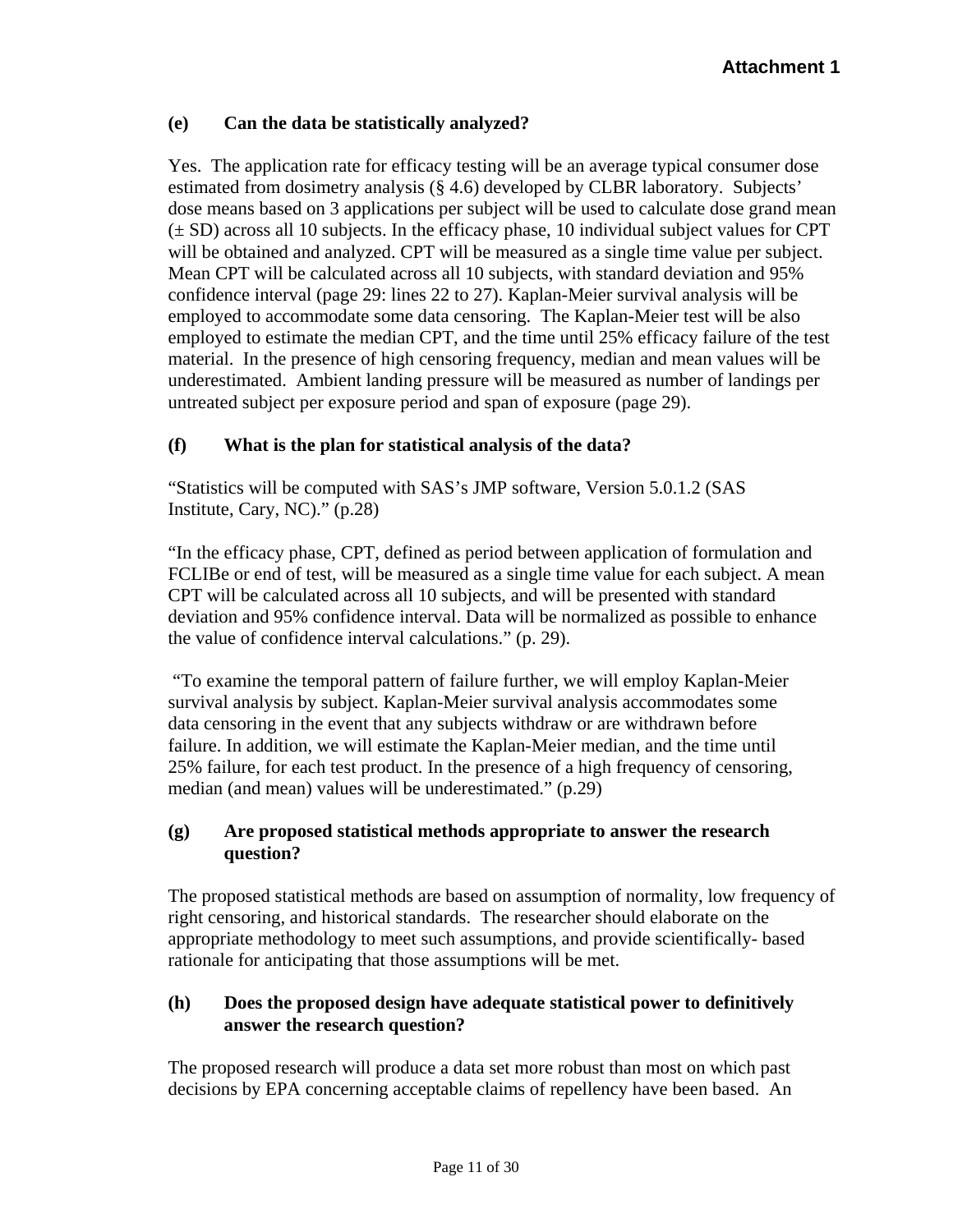increase in sample size from six to ten subjects will improve precision and is consistent with suggestions from HSRB to EPA (pp.  $29 - 30$ ). Historical standards are irrelevant in light of EPA current guidelines (OPPTS Test Guideline No. 810.3700). A sample size of 10 may be adequate depending on experimental variability, experimental design and interpretation of test results.

# **2.2 How and to what will human subjects be exposed?**

Subjects will be exposed to test material and mosquitoes in the field. A standardized typical dose, expressed as volume per unit area, will be scaled to the measured surface area of each subject's forearm or lower leg and applied by technicians using tuberculin (1 ml) syringes. The repellent's active ingredients have a low acute and chronic risk profile (§2) (page 5: lines 40 to page 5: lines 1 to 21), and the inert ingredients are classified by the Agency as safe for use. Only a few ingredients of the inert ingredients present ocular and dermal irritation potential. The other ingredients are commonly used in drugs and cosmetic products. The test material has been tested in animals for acute toxicity. Subjects with known allergic reactions (§3.3.3 and §3.3.5), or other skin conditions (§3.3.4) are excluded from participation in the test.

Subjects will be exposed to naturally occurring populations of mosquitoes in field sites where tests are being conducted and mosquito borne pathogens have not been detected for at least 2 weeks (§1.3.2; page 7: lines 23 to page 8: 10). Subjects with known allergic reactions to mosquito bites will be excluded from research participation ((§3.3.3).

### **(a) What is the rationale for the choice of test material and formulation?**

Efficacy data to support label claims for this product are required by EPA as a condition of registration. EPA requires submission of efficacy data for all products claiming efficacy against human health pests.

# **(b) What is the rationale for the choice of dose/exposure levels and the staging of dose administration?**

Dosimetry is the procedure employed in this study to estimate the standard consumer dose used for testing efficacy.

# **(c) What duration of exposure is proposed?**

The repellency phase will last from 12 to 18 hours; the period of actual exposure is uncertain; it may be less than 8 hours (excluding travel time) to as long as 18 hours, depending on how long the repellent remains effective (page 3 in Informed Consent Authorization to Participate as a Research Study Subjects). Data sheets for Mosquito LIBes at 15 Minutes Intervals show 80 data points, which corresponds to 20 hours of observations. Although not specified, the reviewer assumes that the total hours of observations will be equally divided between the 2 testing sites, and it will be 10 hours of total observations per site. That assumption needs to be verified by the researcher.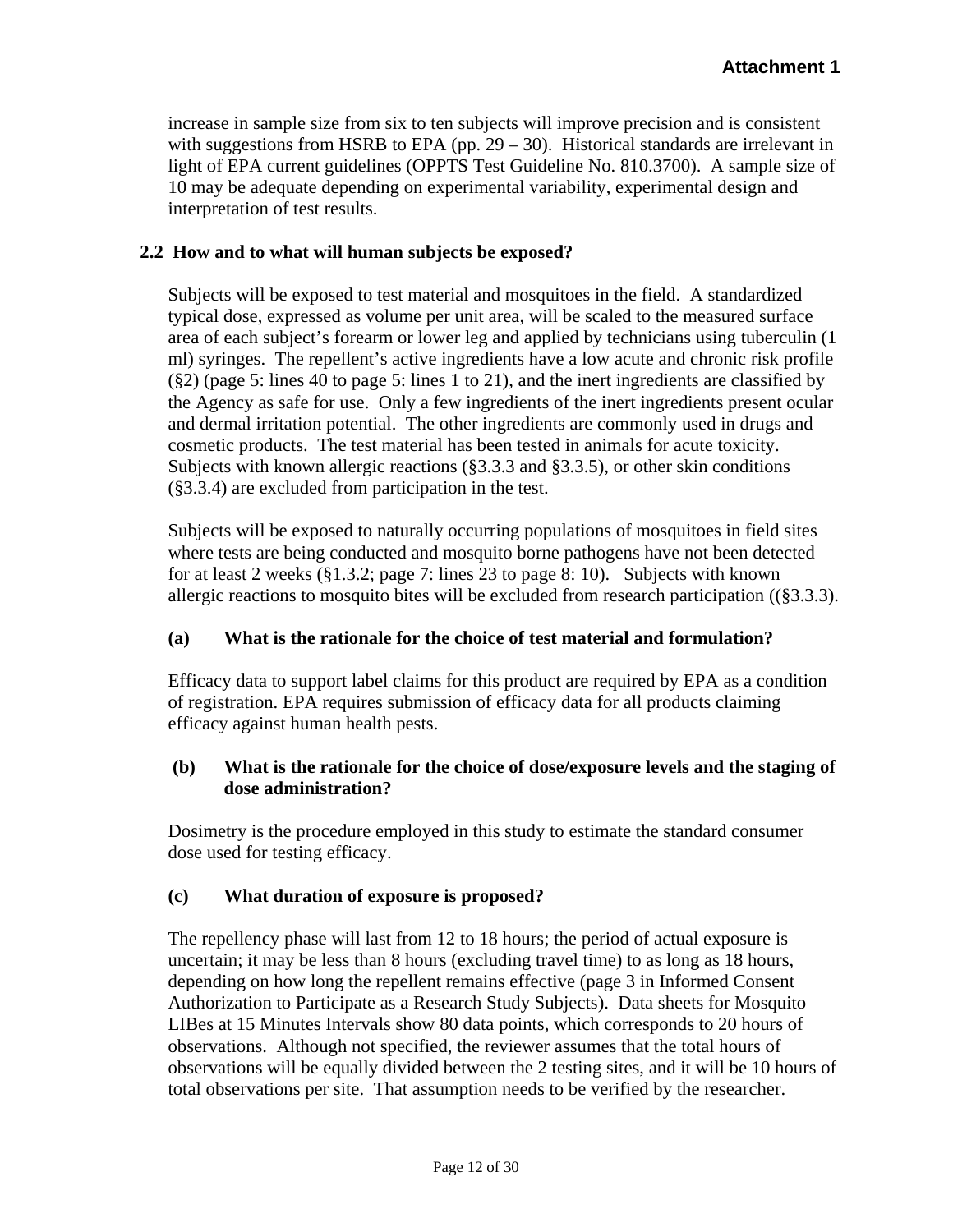# **2.3 Endpoints and Measures**

# **(a) What endpoints will be measured? Are they appropriate to the question(s) being asked?**

consumer dose employed for efficacy evaluation. "Subject measurements" include subjects' limbs surface area, which may be measured or based on historical subject data as explained. "This data will be kept on file for each subject. Subjects will be re-measured biennially or if, when asked, they indicate they may have gained or lost weight or muscle mass on their limbs since their measurements were last taken." (page 21: lines  $1 - 10$ ). Volume of test material delivered to the skin is described in §4.7. (p. 23). These measurements are appropriate to estimate the standard

Endpoints for efficacy evaluation (page 29: lines  $8 - 14$ ):

- Exposure delay (min)-time between application and first exposure
- Minutes to FCLIBe.
- Complete Protection Time (CPT)–time between application and FCLIBe or end of test.
- Total number of landing mosquitoes per minute on untreated subjects at the beginning of each interval.

Data forms are presented for dosimetry (limbs' measurements on page 64; grams of applied product on page 65; randomized treatment allocation on page 66, and repellent applications on page 67); Field Environmental conditions on page 68; Researcher Notes on page 69, and Mosquito LIBes at 15 minutes intervals on pages  $70 - 73$  (these data sheets include 80 exposures of one minute each at 15 minutes intervals per subject); one data sheet for 36 Sequential Exposure Intervals up to "etc" on page 74; Research Subject Tracking form on page 76, and data sheet for Pools of Mosquito Species submitted to UCD by CLBR on page 75. The sequential exposure table on page 74 should include 80 sequential exposure intervals. It is not clear why it stops at 36 counts, and how the 44 remaining intervals would be accommodated under one column labeled as "etc."

### **(b) What steps are proposed to ensure measurements are accurate and reliable?**

- Test material will be applied by laboratory technicians.
- Alternate subjects will be enrolled to ensure adequate sample size.
- Subjects will be trained to handle mosquitoes and to remove them before they can bite.
- All landings are verified and recorded by a research technician.

### **(c) What QA methods are proposed?**

"A separate, professional Quality Assurance Unit (QAU) will inspect the study. The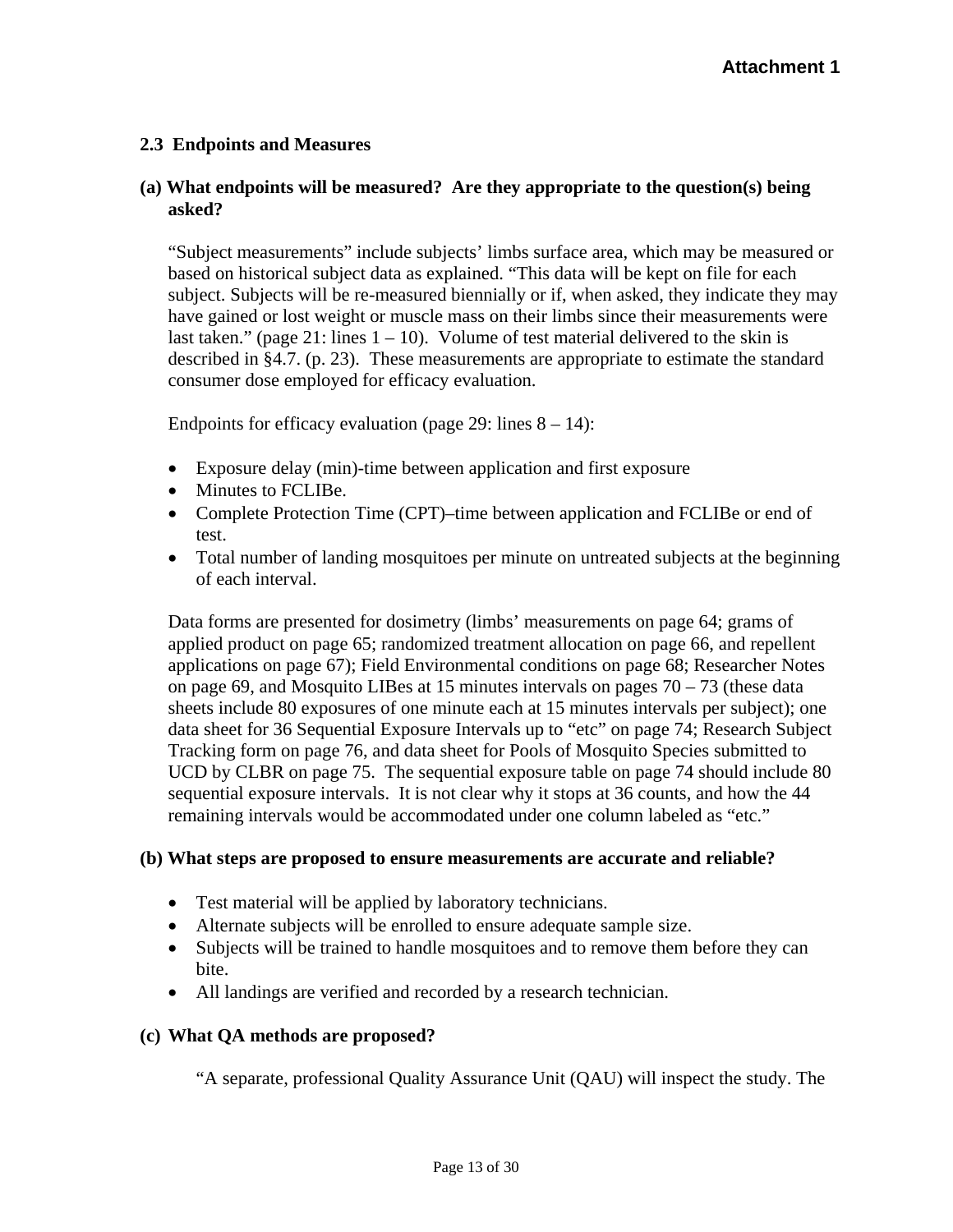QAU will report to the Study Director of Operations. Protocol Review and Comments must take place before data collection commences. In-Life Inspection must include observing the measurement and recording of key variables by subjects and technicians. In addition, the Final Report will be audited for completeness and accuracy. A QAU Statement will address compliance and noncompliance or any omissions in auditing. Findings from the In-Life Inspection and the Final Report, as well as the QUA statement will be transmitted to both, the study director and to the sponsor Monitor." (p. 30).

# **(d) How will uncertainty be addressed? Will point estimates be accompanied by measures of uncertainty?**

"Mean CPT will be calculated across all 10 subjects per treatment, and will be presented with standard deviation and 95% confidence interval." (p.29)

### **3. Subject Selection**

### **3.1 Representativeness of Sample**

# **(a) What is the population of concern? How was it identified?**

The population of ultimate concern consists of people who would purchase and use mosquito repellents. Little information is available to characterize this population, but it is presumed that repellent users are highly diverse in age, gender, physical size, general health, attractiveness to mosquitoes, and other characteristics. The population from which subjects are recruited appears to be chosen largely on the basis of convenience, and is not screened for past or likely future use of repellents.

### **(b) From what populations will subjects be recruited?**

"For reasons of practicality and control, we work with people associated with the community in which our business is located (Davis, CA). Davis is a university dominated community, and so the population demography differs somewhat from non-university communities. Compared to the Population of Concern (the US population - all potential repellent users), our sampling frame tends to under-represent blacks and over-represent Asians. It is also young, well educated, and slanted towards life science researchers and students.

"Over time, we have developed a Volunteer Database of individuals who have expressed interest in participating in future repellency tests, provided contact information, and asked us to contact them. Initial recruiting is from this database, then from word-of-mouth of volunteers. The size and composition of the database varies over time as new individuals volunteer and old volunteers move out of the Davis area, but is now typically over 100 individuals, with the following average ethnic (self-identified) and gender distribution (averaged over 3 years):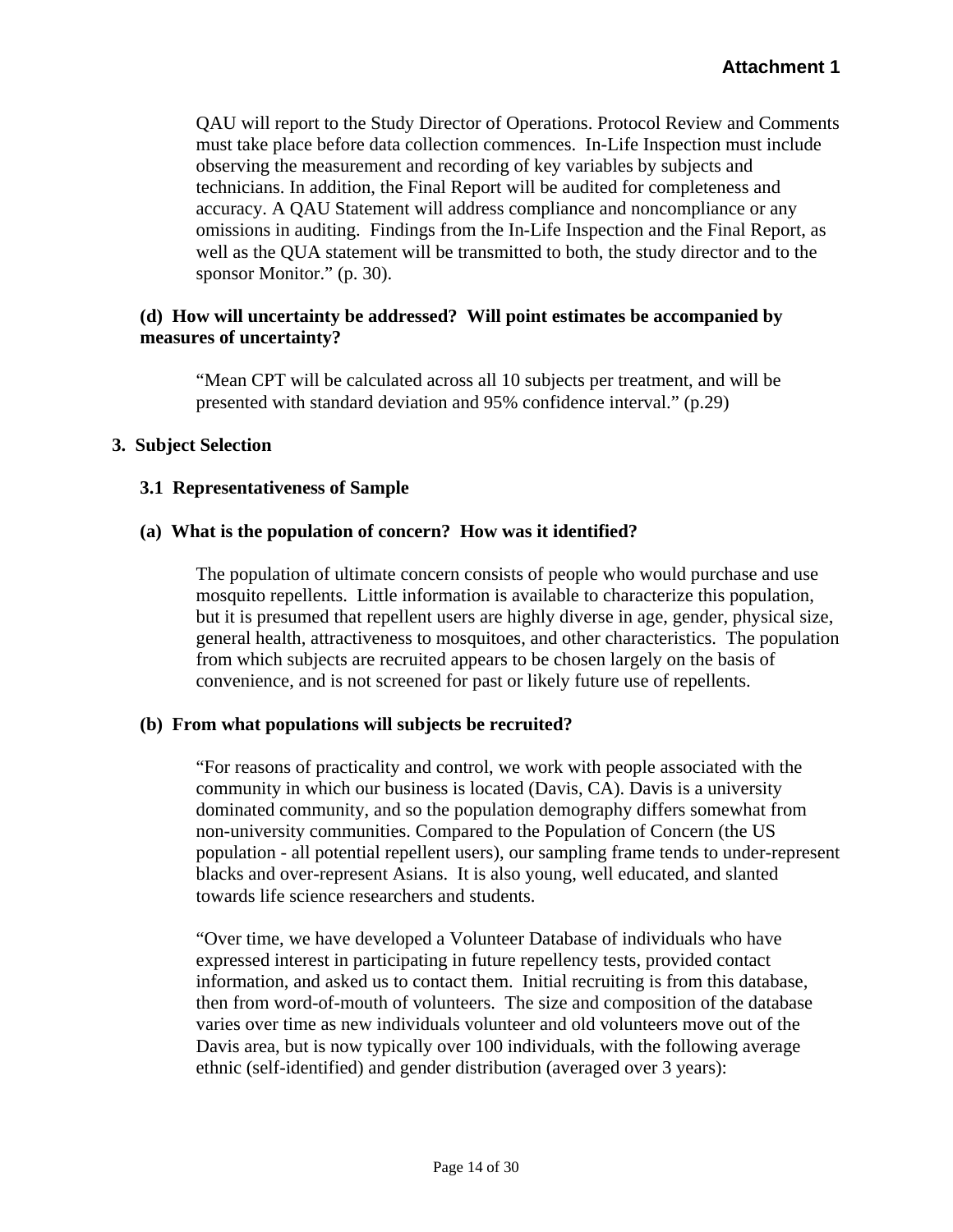| Male             | 52%                                       |
|------------------|-------------------------------------------|
| Female           | 48%                                       |
| Caucasian        | 73% [72% on IIRB Site Questionnaire Form] |
| Asian            | 12%                                       |
| Hispanic         | 8%                                        |
| African-American | 3%                                        |
| Middle Eastern   | 5%                                        |

"In general, about three-quarters of the subjects are age 20-40, with the remainder between 40 and 55. Final composition is not determined until enrollment is completed. The relevant demographics of the participants will be reported." (p. 12)

# **(c) Are expected participants representative of the population of concern? If not, why not?**

"Based on review of the scientific literature regarding individual differences in repellent performance and attractiveness to mosquitoes, we conclude that this study's deviations from the ideal frame will not influence the representativeness of the results, or their generalizability to the greater population. Lastly, because our Volunteer Database cohort is comprised by individuals who regularly spend time in outdoor setting (and thereby may have relatively frequent encounters with biting arthropods), this group is probably appropriate for insect repellent users in general. " (pp. 13-14)

By excluding children, pregnant or lactating women, non-English speakers, and those in poor physical condition, among others, the exclusion criteria will mean that participants will not be representative of at least some segments of the population of concern.

# **(d) Can the findings from the proposed study be generalized beyond the study sample?**

Yes, because the study will be replicated twice at 2 different mosquitoes habitats.

# **3.2 Equitable Selection of Subjects**

# **(a) What are the inclusion/exclusion criteria? Are they complete and appropriate?**

"Inclusion:

- 1. Age 18-55;
- 2. Written consent; and
- 3. Speak and read English.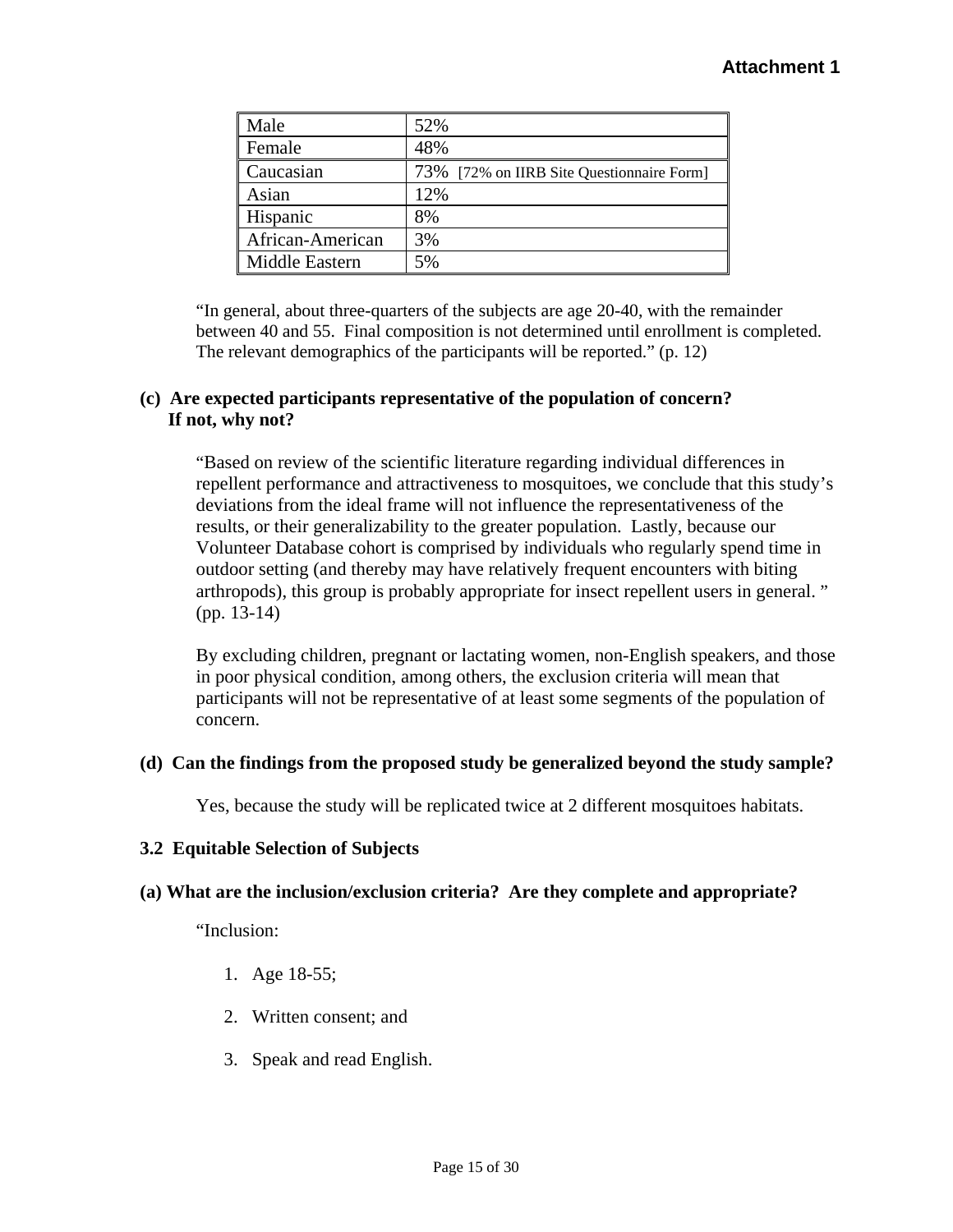# Exclusion:

- 1. Known to be hypersensitive to mosquito bites;
- 2. Phobic of biting insects or insect bites;
- 3. Known to be allergic to insect repellents or common cosmetics;
- 4. Known to be sensitive to any of the test material ingredients;<br>5. Poor physical condition;
- 
- 6. Unwilling to submit to brief query about personal condition;
- 7. Use of insect repellent within one day proceeding the efficacy test;
- 8. Unwilling to refrain from use of perfumed products, alcoholic beverages or smoking after 9 pm the evening preceding the efficacy test and throughout that test;
- 9. Known to be pregnant or lactating;
- 10. Unable to deliver the test material to own left and right limbs for dosimetry;
- 11. Unable to see biting insects on skin or otherwise effectively monitor and remove biting insects that contact skin;
- 12. Student or employee of Study Director; and
- 13. Does not regularly spend time in outdoor settings." (page 14-15)

Exclusion factor #12 should be revised to exclude employees of the sponsor, as well as students or employees of the study director.

### **(b) What, if any, is the relationship between the investigator and the subjects?**

Subjects are recruited from "the community in which [the Investigator's] business is located . . . . Over time, we have developed a Volunteer Database of individuals who have expressed interest in participating in future repellency tests, provided contact information, and asked us to contact them. Initial recruiting is from this database, then from word-of-mouth of volunteers." (page 12)

Students and employees of the Study Director are excluded from participation. (page 15)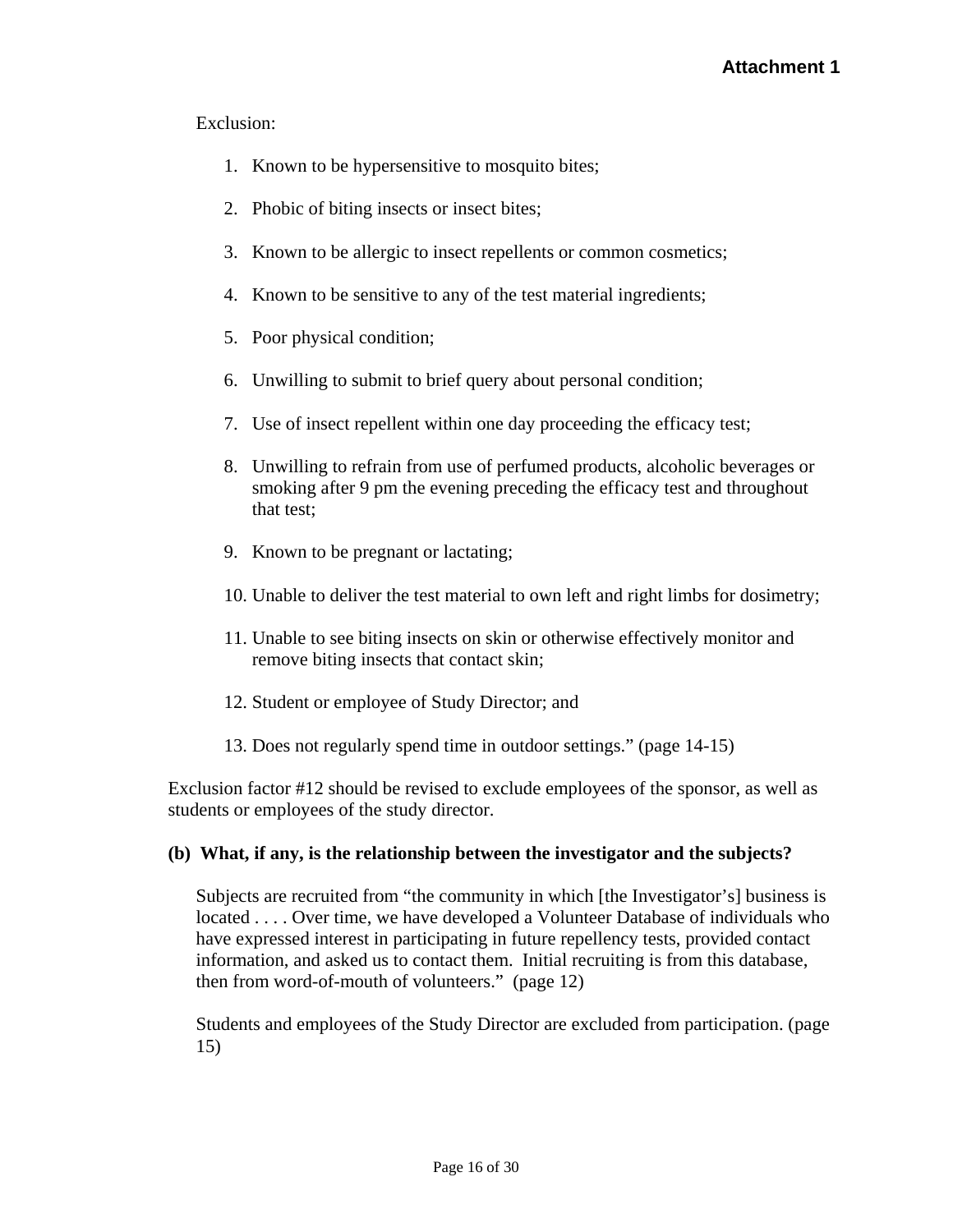### **(c) If any potential subjects are likely to be especially vulnerable to coercion or undue influence, what is the justification for including them?**

None of the subjects are expected to be especially vulnerable to coercion or undue influence.

### **(d) What process is proposed for recruiting and informing potential subjects?**

The recruiting/informing process to be used is described in the protocol on pp. 14-17.

### **(e) If any subjects are potentially subject to coercion or undue influence, what specific safeguards are proposed to protect their rights and welfare?**

Students and employees of the Study Director are excluded from participation. (p. 15) No eligible subjects are potentially subject to coercion or undue influence.

#### **3.3 Remuneration of Subjects**

#### **(a) What remuneration, if any, is proposed for the subjects?**

"[E]ach research study participant will receive a cash payment of \$20 per hour…If you are designated as an 'alternate subject' you will be paid for the hours you spent being trained, plus you will receive a payment of \$50 to compensate for being inconvenienced." (page 41)

#### **(b) Is proposed remuneration so high as to be an undue inducement?**

No.

# **(c) Is proposed remuneration so low that it will only be attractive to economically disadvantaged subjects?**

No.

### **(d) How and when would subjects be paid?**

"Payment will be made at the end of each visit or whenever you withdraw from the study." (page 41)

#### **4. Risks to Subjects**

#### **4.1 Risk characterization**

**(a) Have all appropriate prerequisite studies been performed? What do they show about the hazards of the test material?**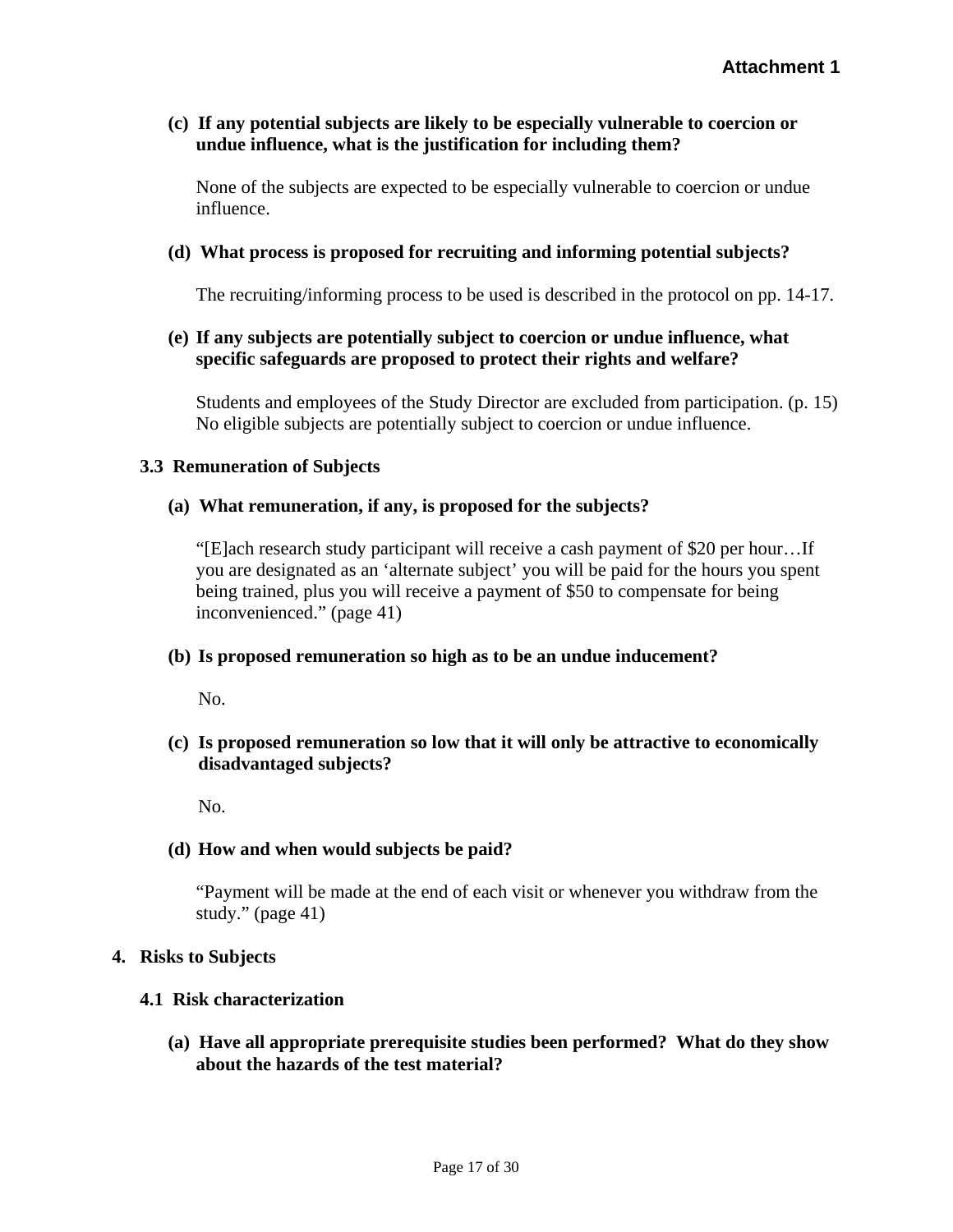Acute toxicity studies required for the registration of an insecticide were conducted on animals. Data from animals studies show that the formulation is of low toxicity by oral and dermal routes of exposure. It is not irritating to the skin, and it is not a skin sensitizer.

Results from toxicity testing:

- Primary eye irritation study on rabbits shows that the No Mas is a moderate irritant to the eyes.
- Dermal sensitization study in Guinea pigs (Buehler method) shows that the test material is not a contact sensitizer.
- Primary skin irritation in rabbits study shows that No Mas is moderately irritating to the skin.
- The single dose acute dermal  $LD_{50}$  of the formulation is >5,000 mg/kg in male and female rats.
- The acute oral  $LD_{50}$  of No Mas is >5,000 mg/kg in male and female rats.

### **(b) What is the nature of the risks to subjects of the proposed research?**

The protocol discusses risks of five kinds for subjects participating in the repellency phases of the study: risks from exposure to the test material; risks from exposure to biting arthropods; risks from exposure to disease vectors; risks of physical stress in the test environment; and risks of stress from learning the results of a pregnancy test. Each class of risk and the steps taken to minimize it is discussed in pp. 5-10. The same classes of risk are characterized in the informed consent documents for treated and untreated repellency subjects on pp. 38-40 and pp. 48-50. There are two kinds of risks discussed for subjects in the dosimetry phase: risks from exposure to the test material; and risks of stress from learning the results of a pregnancy test; these types of risks are characterized in the consent documents for dosimetry subjects on p. 58.

### **(c) What is the probability of each risk associated with the research? How was this probability estimated?**

No numerical probability is estimated. Potential subjects are told (with respect to the risks of contracting a disease carried by mosquitoes if they are bitten) that "there is a very sight possibility that you will contract a disease carried by mosquitoes if you are bitten, such as West Nile virus or equine encephalitis. This test will be conducted in an area in which such viruses have not been found in captured mosquitoes for at least two weeks. The risk is probably very low that any individual mosquito that might bite you carries a disease. In addition, since you are wearing repellent and/or other protective measures, and are carefully watching for mosquitoes that land and try to bite, you are probably at no more risk than you would experience when engaged in normal outdoor activities in a similar rural area at the same time of year." (page 36)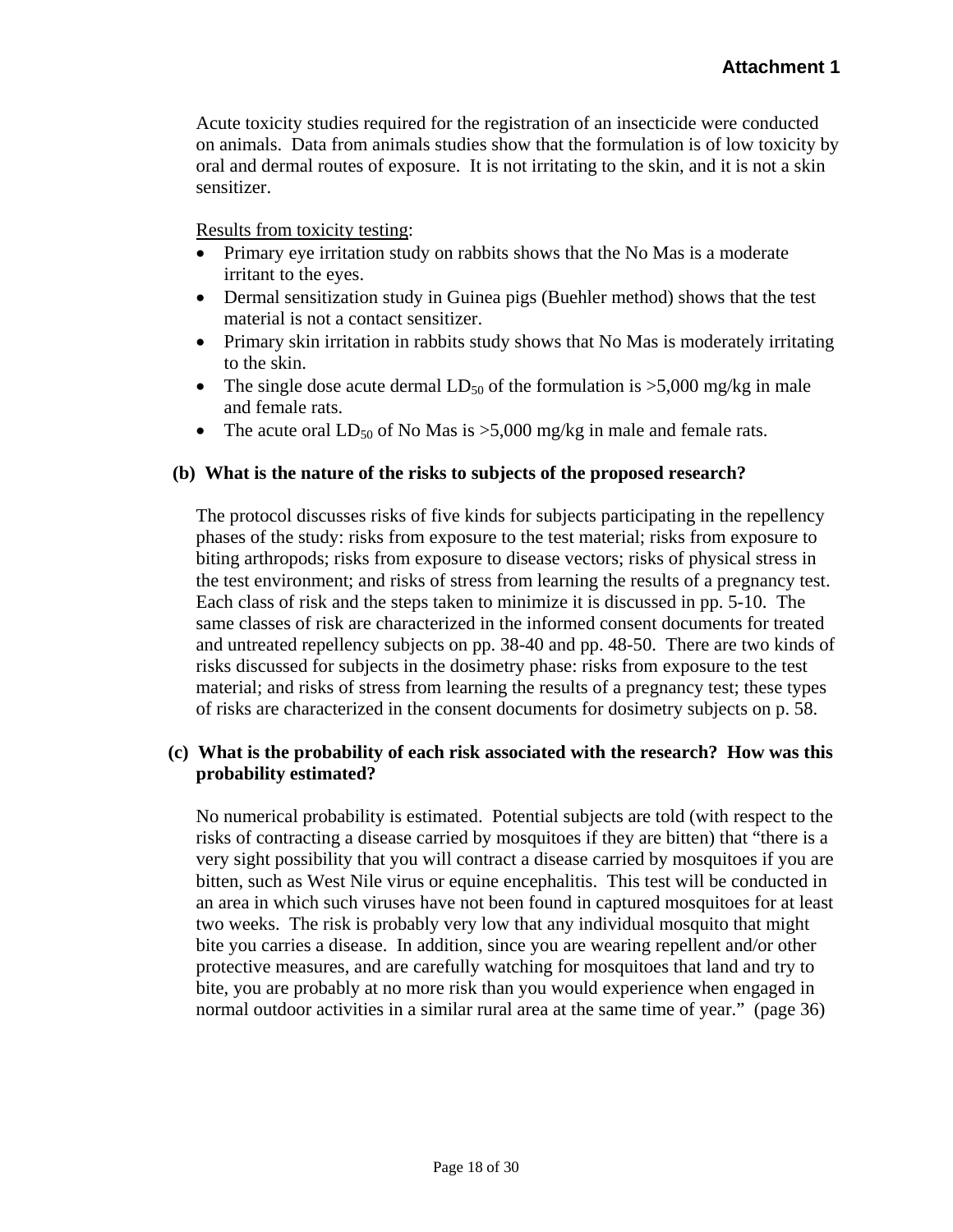### **4.2 Risk minimization**

### **(a) What specific steps are proposed to minimize risks to subjects?**

### Risks from exposure to the test material.

• Candidates with known allergic reactions to insect repellents and common cosmetics are excluded.

# Risks from Exposure to Biting Arthropods and Risks from Exposure to Disease Vectors.

- The risk of a skin reaction to an insect bite is reduced by excluding candidate subjects who are aware of having a history of such reaction.
- Subjects will be trained to operate a mechanical aspirator to remove any biting insects that land on skin and how to identify insects that have landed with the intent to bite.
- In the field, treated subjects will expose small areas of treated skin for 4 minutes per hour. Untreated subjects will be protected with gloves, head nets, and Tyvek body suits. They will expose untreated skin for up to 2 minutes every half hour.
- The research is being conducted in an area where insect vectored viruses have not been detected by PCR-based screening of trapped mosquitoes from the test sites for at least two weeks, so the risk is probably low that any individual insect present carries a disease. Approximately 1000 mosquitoes of all species combined will be trapped for each sample and samples will be taken within two weeks prior to the test date.
- Of the diseases vectored by mosquitoes that may be present at the field site, only West Nile Virus (WNV) is of particular concern. The US Centers for Disease Control estimates that about 4 out of 5 people who are infected with WNV will not develop any type of illness. Subjects are instructed to be alert for any flu-like symptoms (unusual tiredness or unusually severe headaches, body aches, fever), glandular swelling or a rash on the trunk of the body, for up to two weeks after the test. About 1-in-150 infected people will develop more serious symptoms, which are described to the subjects. Most people (about 4 out of 5) who are infected with WNV will not develop any type of illness. Added risk from Western Equine Encephalitis and St. Louis Encephalitis, which present with similar pathology, is extremely low.
- First Aid materials will be available on-site.
- Epi-Pens will be on-site to treat anaphylactic allergic reactions.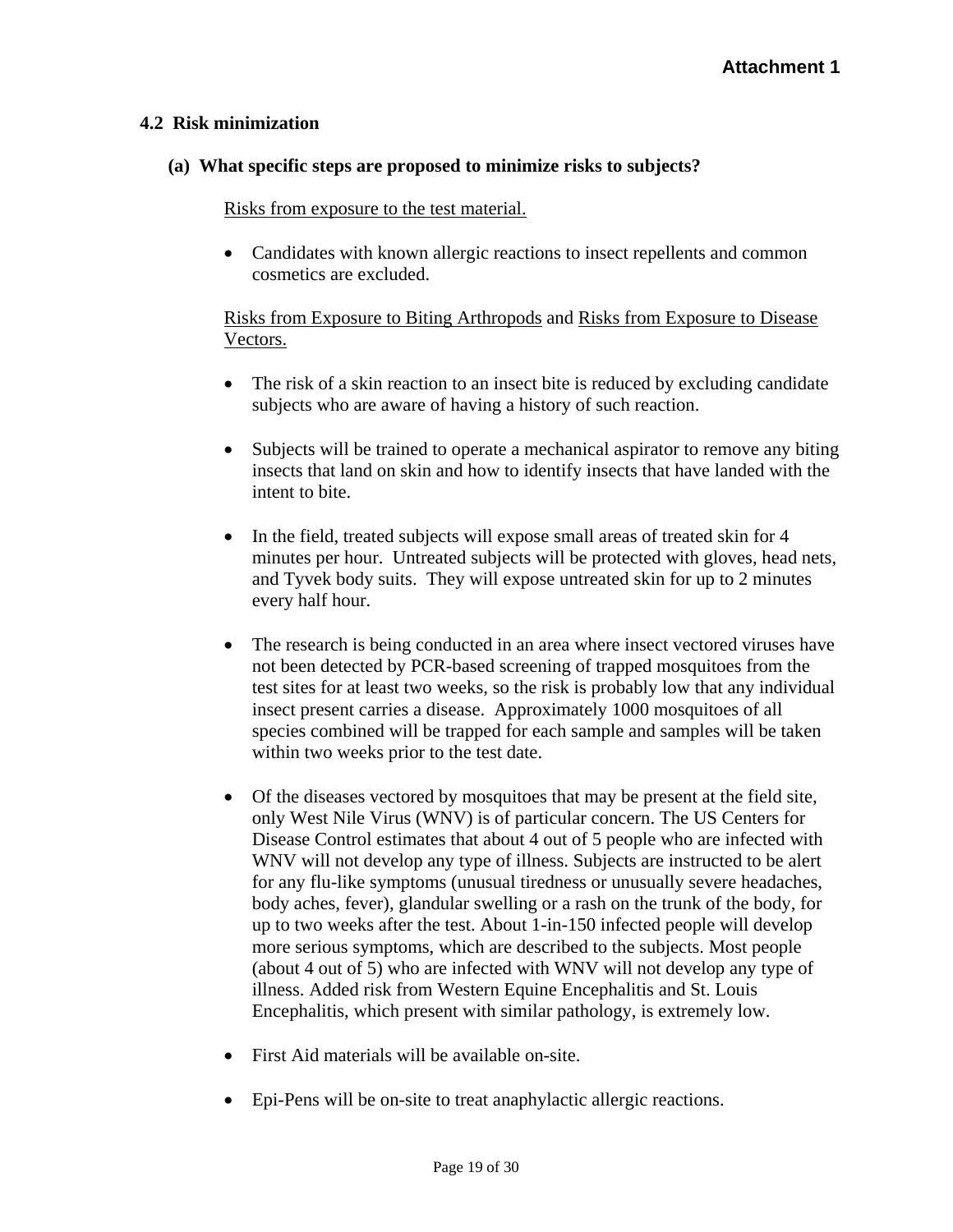• Subjects will be trained in the laboratory to handle mosquitoes using aspirators. Subjects will observe mosquitoes' behavior in the lab, and will learn how to remove them before they have time to bite.

# Risks of Physical Stress in the Test Environment.

• A physician who has read the protocol and discussed the research with the Study Director will be on call on the day of field testing.

### Risks of Stress from Learning the Results of a Pregnancy Test.

• Results of pregnancy testing will be observed by one female technician only and never recorded to minimize the stress on a female subject testing positive, and minimize the possibility that other staff or subjects may become aware of the results of that test.

# **(b) How do proposed dose/exposure levels compare to established NOELs/NOAELs for the test material?**

The estimated dose rate is 14.3 mg/kg (Table 5 in page 20) based on predicted mean grams of lotion (rounded to 1 g.) applied by subject in prior Carroll-Loye Biological Research (CLBR) insect repellent efficacy studies (Table 4 in page 21).

The NOAEL for acute dermal  $LD_{50}$  of No Mas is greater than 5,000 mg/kg body weight. Thus, exposure of 14.3 mg/kg of lotion, containing 18.0% of combined active ingredients, results in an estimated MOE > 350.

### **(c) What stopping rules are proposed in the protocol?**

"Stop Rules

All subjects

- 1. Consented duration reached.
- 2. Test site becomes unsafe for subjects for any reason.
- 3. Foraging pressure falls below threshold needed to challenge the test material.
- 4. Biting/foraging pressure falls below threshold needed to challenge the test material.
- 5. Sustained wind speeds exceeds 10 mph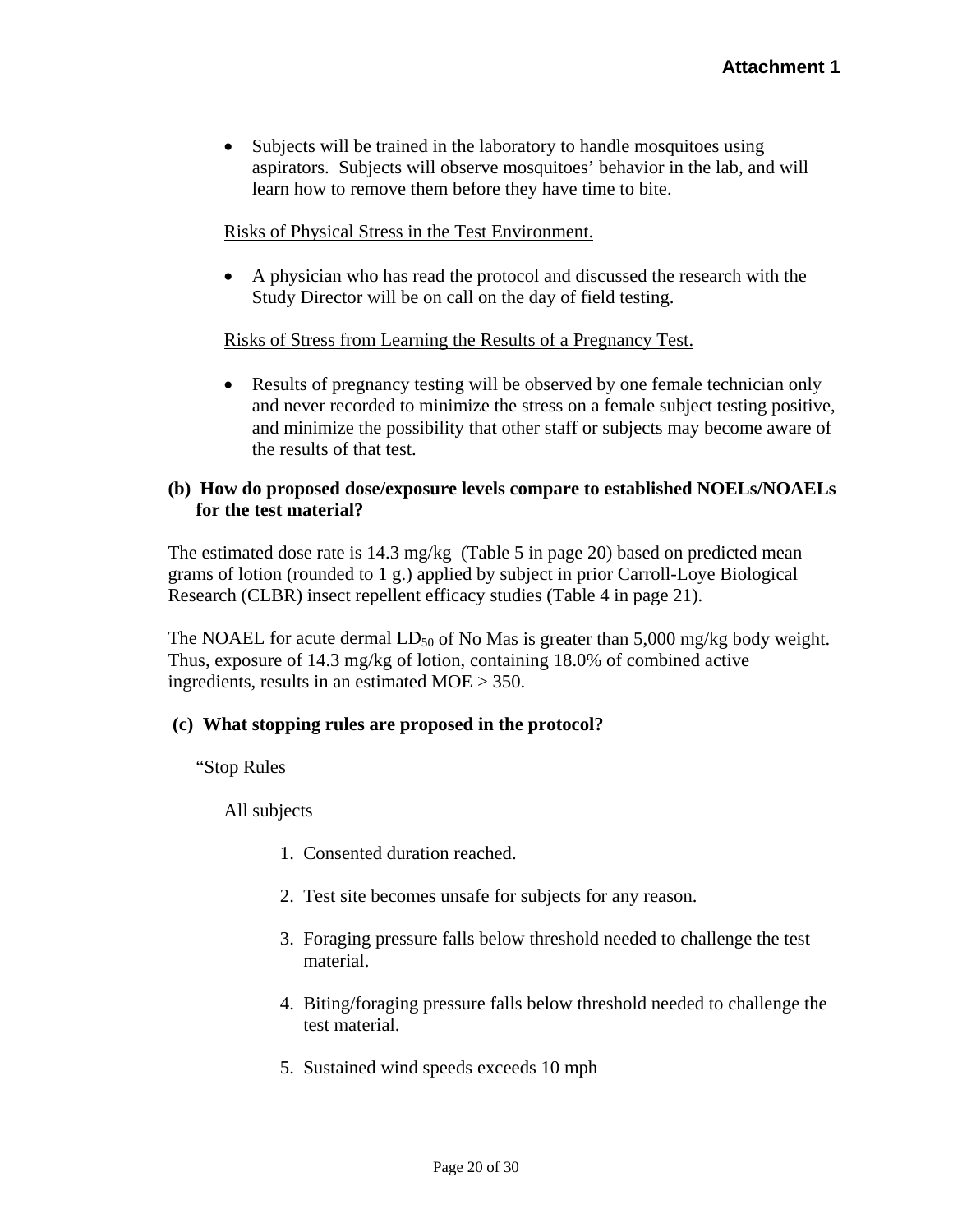# Individual subjects

- 1. Subject asks to withdraw
- 2. Subject proves unattractive to target species
- 3. Subject's treated limb receives Confirming LIBe
- 4. More than one mosquito attempts to bite the treated subject's treated limb during any exposure period
- 5. Exhibits hypersensitivity to insect bites during test
- 6. Exhibits sensitivity to the test material during the test
- 7. Medical management is invoked for the subject (§1.3.6)" (pp. 25-26)

### **(d) How does the protocol provide for medical management of potential illness or injury to subjects?**

"If you are injured as a result of being in this study, a consulting physician who is aware of the study will be contacted immediately by telephone. Medical treatment will be available from a health care facility." (p. 40)

### **(e) How does the protocol provide for safety monitoring?**

"Subjects are clearly and repeatedly informed that they may remove themselves for any reason from the study at any time, without penalty to their compensation. All subjects are asked to contact the Study Director and a physician of their own choice at any time should they develop a rash (a delayed hypersensitivity reaction) within 7 days of the conclusion of the test day.

"On the day of any study visit, staff will immediately communicate all subject concerns about health, safety, or comfort to the Study Director for assessment. The Study Director will also assess skin condition of affected subjects should any bites inadvertently occur during efficacy testing, or any subject reports any discomfort in treated areas. Subjects are instructed to inform the Study Director (i.e., the 'Principal Investigator'), or any other staff member if at any time during the study a subject suffers a skin reaction, such as redness, edema, itching or pain, or feels ill. Such subjects will be immediately withdrawn from testing and insect exposure, and medical management will be implemented. When a subject completes the study or is removed for any reason, treated skin areas will be gently washed with clean water and mild soap, rinsed with a 35% ethanol in water solution, then gently dried with a towel to remove test material.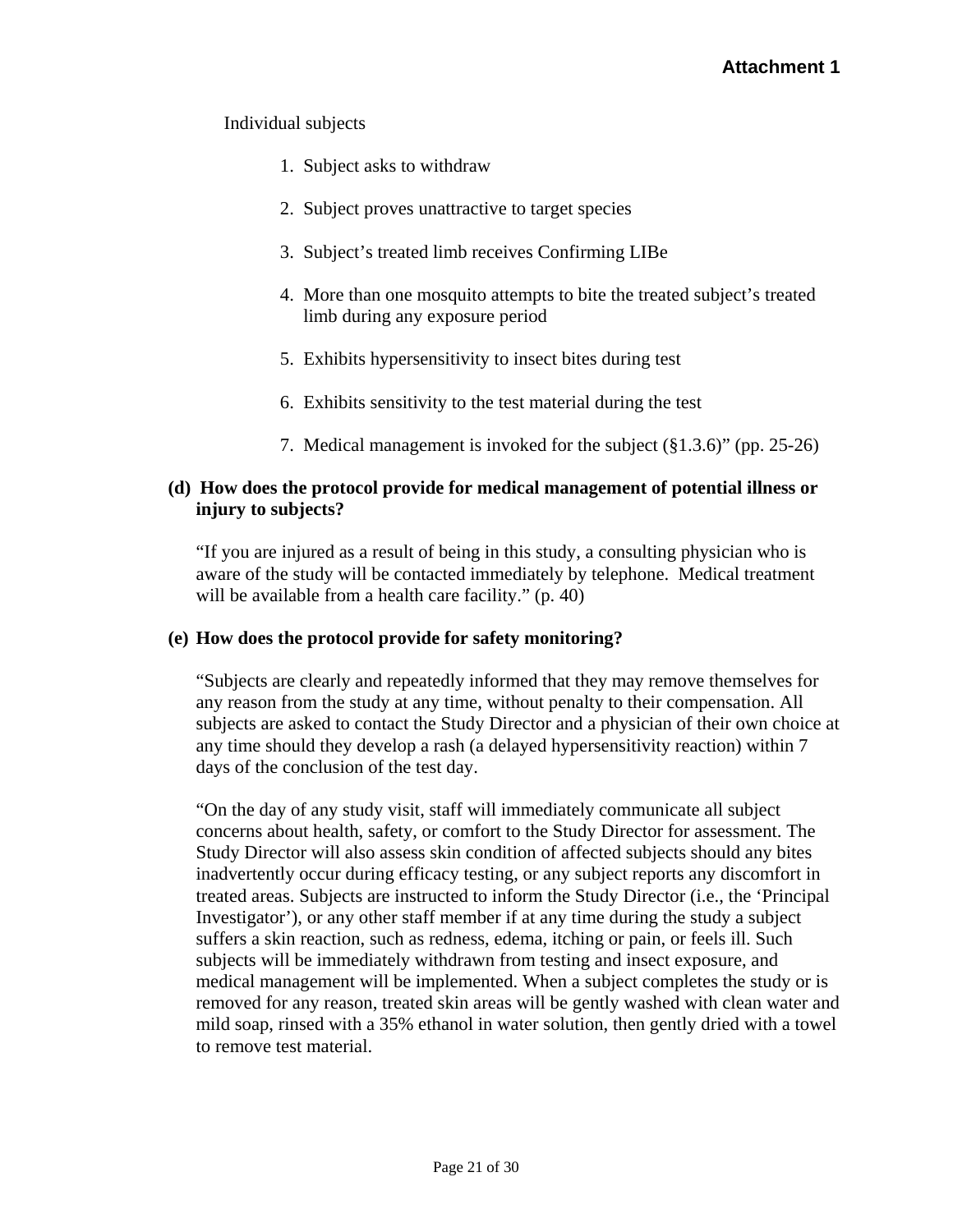"When medical management is implemented, the Study Director will contact the On-Call physician for the study and comply with the physician's instructions. On the day of testing, a physician who has read the protocol and discussed the research with the Study Director will be on call. Contact information for the nearest medical facilities and maps from the test site to the facilities will be prepared and on file before the day of testing. In unlikely event of a Type 1 allergic reaction (anaphylaxis), we will contact 9-1-1 by cellular or satellite telephone and cooperate as instructed with emergency personnel. Epi-Pens will be on-site. At least one qualified researcher will remain with the other test subjects if other researchers depart with an injured or ill subject. We will be prepared to instruct emergency personnel on how to reach our site via multiple routes. In addition, we will personally transport affected persons to the nearest hospital if so advised by emergency personnel. There is sufficient redundancy in personnel that in such a case subjects remaining at the study site will still receive appropriate technical, scientific and safety guidance.

"Subjects may also request access to standard first aid materials (such as bandages, antiseptics, and mild topical and oral antihistamines) and request qualified first aid assistance at any time.

"As part of Medical Management, the Study Director will record all benign and adverse health observations." (pp. 8-9)

### **(f) How does the protocol provide for post-exposure monitoring or follow-up? Is it of long enough duration to discover adverse events which might occur?**

"Contact a physician and the Principal Investigator if you develop a rash within 7 days after the day of testing." (page 38) Irritant or allergic reactions to the test material or to mosquito bites are likely to occur shortly after exposure. Therefore, the seven-day period provides long enough duration to discover adverse events

# **(g) How and by whom will medical care for research-related injuries to subjects be paid for?**

"Carroll-Loye Biological Research will cover the costs of such medical treatment that are not covered by your own insurance or the insurance of a third party under which you are covered. If necessary, Carroll-Loye Biological Research will transport you to receive medical attention and pay costs associated with the reasonable and appropriate treatment for any injuries incurred as a direct result of participation in the study." (page. 40)

# **5. Benefits**

# **(a) What benefits of the proposed research, if any, would accrue to individual subjects?**

"There are no immediate benefits to you from your participation." (page 40)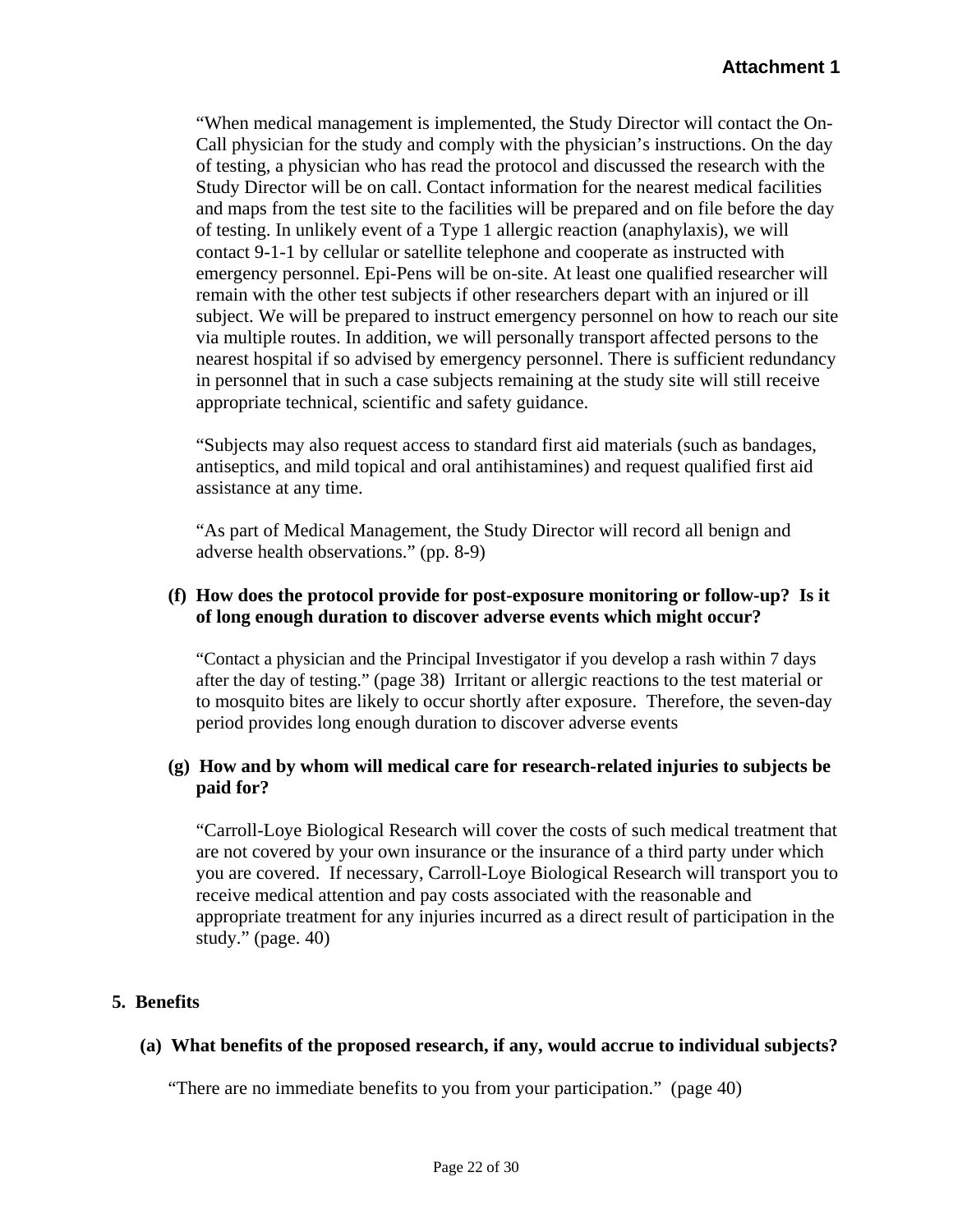# **(b) What benefits to society are anticipated from the information likely to be gained through the research?**

"The principal beneficiary will likely be the Sponsor, for whom new data and new labeling will meet current U.S. EPA registration standards…For the general public, insect-borne disease is of growing significance in the United States and around the world where U.S. citizens are active. Moreover, discomfort associated with nuisance biting restricts many work and pleasure activities." (p. 10)

"[B]y serving as a participant, you may assist in making new insect repellent products available to consumers." (page 40)

### **(c) How would societal benefits be distributed? Who would benefit from the proposed research?**

"The principal beneficiary will likely be the Sponsor, for whom new data and new labeling will meet current U.S. EPA registration standards." (p. 10) Indirect beneficiaries would include those repellent users who prefer this product to other available repellents.

# **(d) What is the likelihood that each identified societal benefits would be realized?**

The testing is likely to demonstrate that the formulation is effective in repelling mosquitoes, and thus the sponsor is likely to realize a direct benefit from the research. Realization of other societal benefits will depend on consumer acceptance of the formulation.

### **6. Risk/Benefit Balance**

# **(a) How do the risks to subjects weigh against the anticipated benefits of the research, to subjects or to society?**

The protocol systematically reduces risks to subjects without reducing the robustness of the scientific design. No reasonable opportunities to further reduce subject risk have been overlooked. The resulting residual risk to subjects is very low. The potential benefits to repellent users from availability of a wider variety of effective mosquito repellents are likely to be realized, and make the residual risks to subjects in this proposed research reasonable.

### **7. Independent Ethics Review**

### **(a) What IRB reviewed the proposed research?**

Independent Investigational Review Board, Plantation FL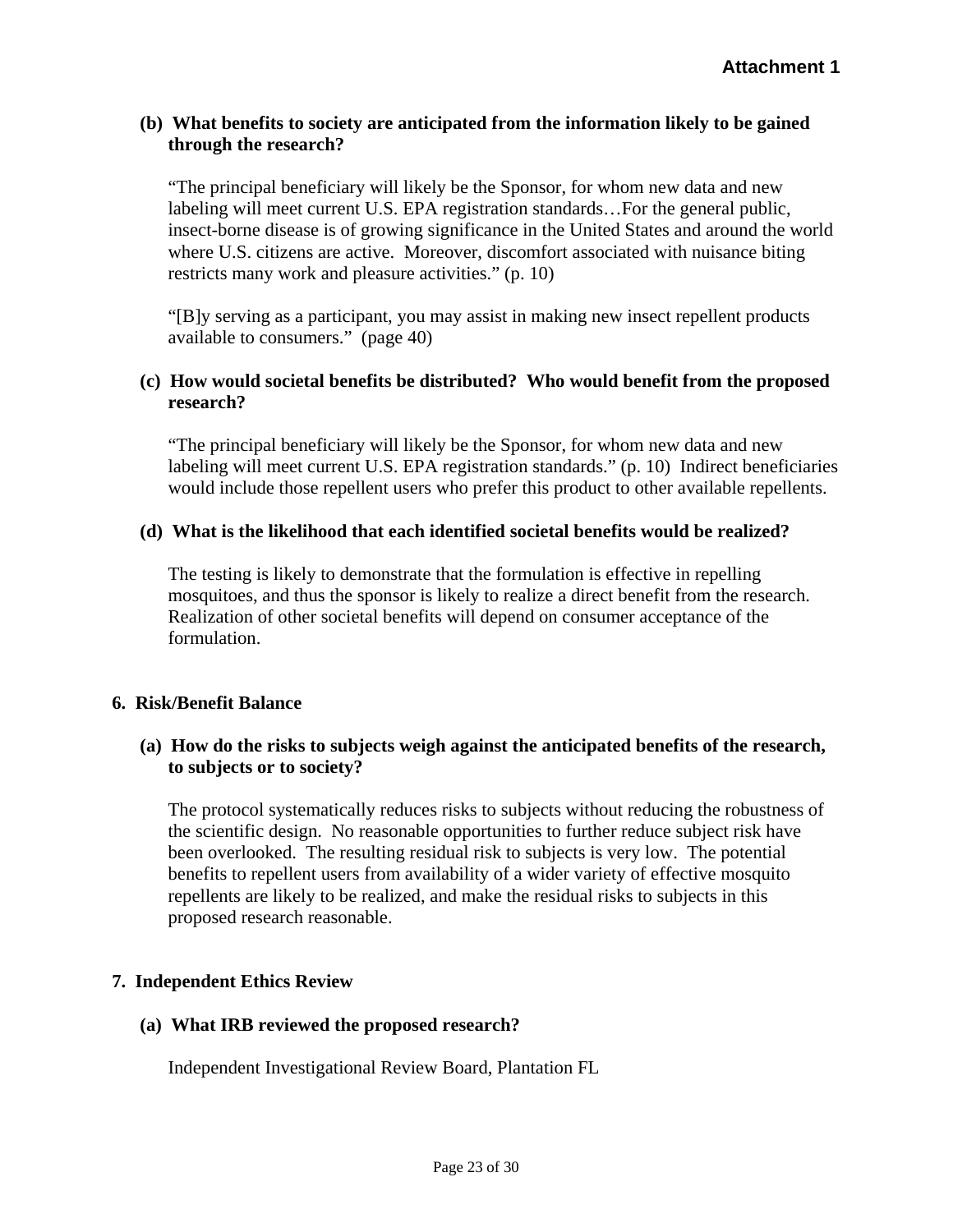# **(b) Is this IRB independent of the investigators and sponsors of the research?** Yes

### **(c) Is this IRB registered with OHRP?** Yes

### **(d) Is this IRB accredited? If so, by whom?**

Not reported. IIRB is not listed as accredited on the AAHRPP website.

#### **(e) Does this IRB hold a Federal-Wide Assurance from OHRP?**

Not reported. IIRB is not listed as holding an FWA on the OHRP website.

#### **(f) Are complete records of the IRB review as required by 40 CFR 26.1125 provided?**

Complete records of the IRB review are provided in the protocol submission.

Satisfactory documentation of IIRB, Inc., policies and procedures and of IIRB, Inc., membership was submitted in addition to the protocol.

#### **(e) What standard(s) of ethical conduct would govern the work?**

"U.S. EPA Good Laboratory Practice Regulations (40 CFR 160); 40 CFR 26 subparts K and L; FIFRA §12(a)(2)(P); California State EPA Department of Pesticide Regulation study monitoring (California Code of Regulations Title 3, Section 6710)." (p. 1)

#### **8. Informed Consent**

- **(a) Will informed consent be obtained from each prospective subject?** Yes.
- **(b) Will informed consent be appropriately documented, consistent with the requirements of 40 CFR 26.1117?** Yes.
- **(c) Do the informed consent materials meet the requirements of 40 CFR 26.1116, including adequate characterization of the risks and discomforts to subjects from participation in the research, the potential benefits to the subject or others, and the right to withdraw from the research?** Yes.
- **subjects? (d) What is the literacy rate in English or other languages among the intended research**

100%. English literacy is a requirement for participation.

**(e) What measures are proposed to overcome language differences, if any, between investigators and subjects?** n/a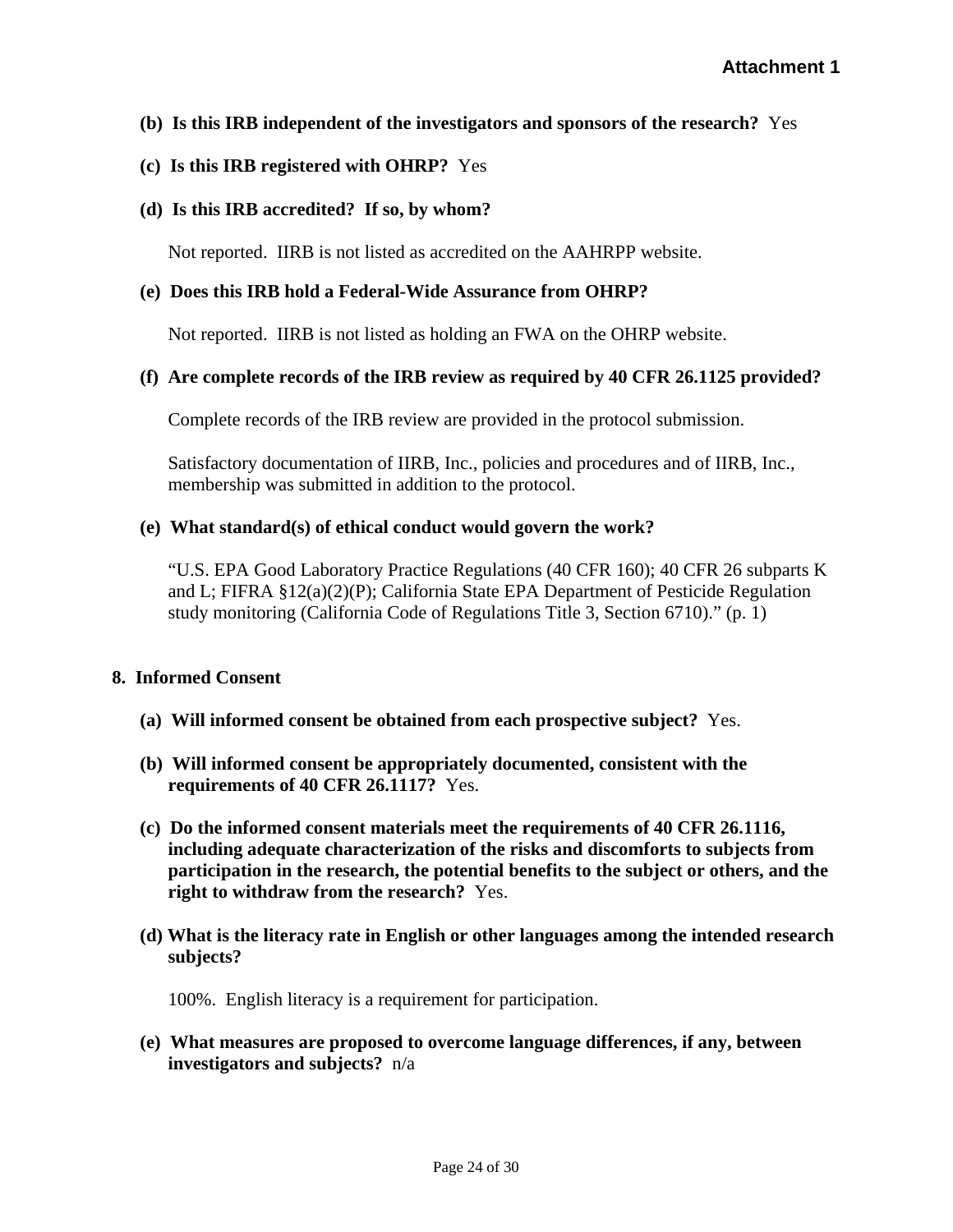### **discomforts? (f) What measures are proposed to ensure subject comprehension of risks and**

Frequent opportunities to ask questions.

### **and obtain their consent? (g) What specific procedure will be followed to inform prospective subjects and to seek**

See pp. 16-17 of the protocol and the consent documents (pp. 33-62)

### **(h) What measures are proposed to ensure fully voluntary participation and to avoid coercion or undue influence?**

Candidates are offered repeated opportunities to decide not to participate; participants are offered repeated opportunities to withdraw. Exclusion factors rule out participation by employees or students of the Study Director. Recruitment of alternate subjects reduces the likelihood that subjects might be reluctant to withdraw lest the validity of the investigation be compromised.

# **9. Respect for Subjects**

# **(a) How will information about prospective and enrolled subjects be managed to ensure their privacy?**

"Carroll-Loye Biological Research will retain records of this study indefinitely. You may access your own records by contacting the Study Director. Representatives from the sponsor (Sam Darling), the U.S. Environmental Protection Agency (EPA), the California Department of Pesticide Regulation and the Independent Investigational Review Board, Inc. (an independent committee that reviewed this study's ethical aspects to help protect the rights and welfare of study participants) may have access to all non-personal information collected in this study. Because of the need to release information to these parties, absolute confidentiality cannot be guaranteed. Any information or reports published as a result of this study will not identify you by name, or by any other personal identification." (page. 41)

"Results of a subject's [pregnancy] test are only observed by one female CLBR staff technician and never recorded to minimize stress on a female subject testing positive, and minimize the possibility that other staff or subjects may become aware of the results of that test." (page. 8)

Subjects are identified by name and subject number on the "Confidential Test Subject Information" form. On all other data collection forms, only the subject number is used. Recruitment of alternate subjects provides an opportunity for discrete withdrawal without explanation.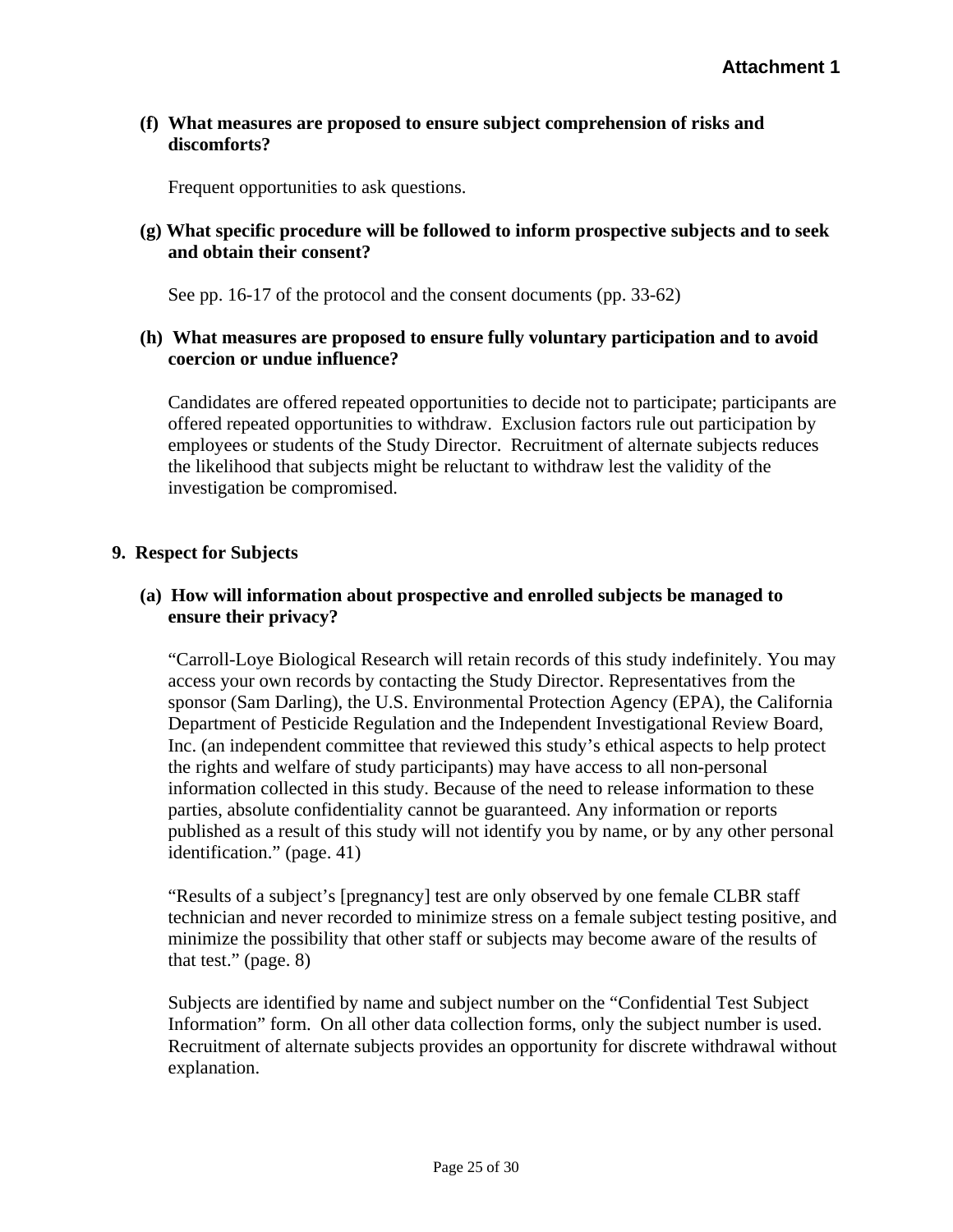# **(b) How will subjects be informed of their freedom to withdraw from the research at any time without penalty?**

Subjects are so informed in the recruitment interview (p. 14) and in the consent form.

# **(c) How will subjects who decline to participate or who withdraw from the research be dealt with?**

Subjects who decide not to participate will simply go their way. Subjects identified as alternates, and any who withdraw from the research, will be paid for their time (page. 41).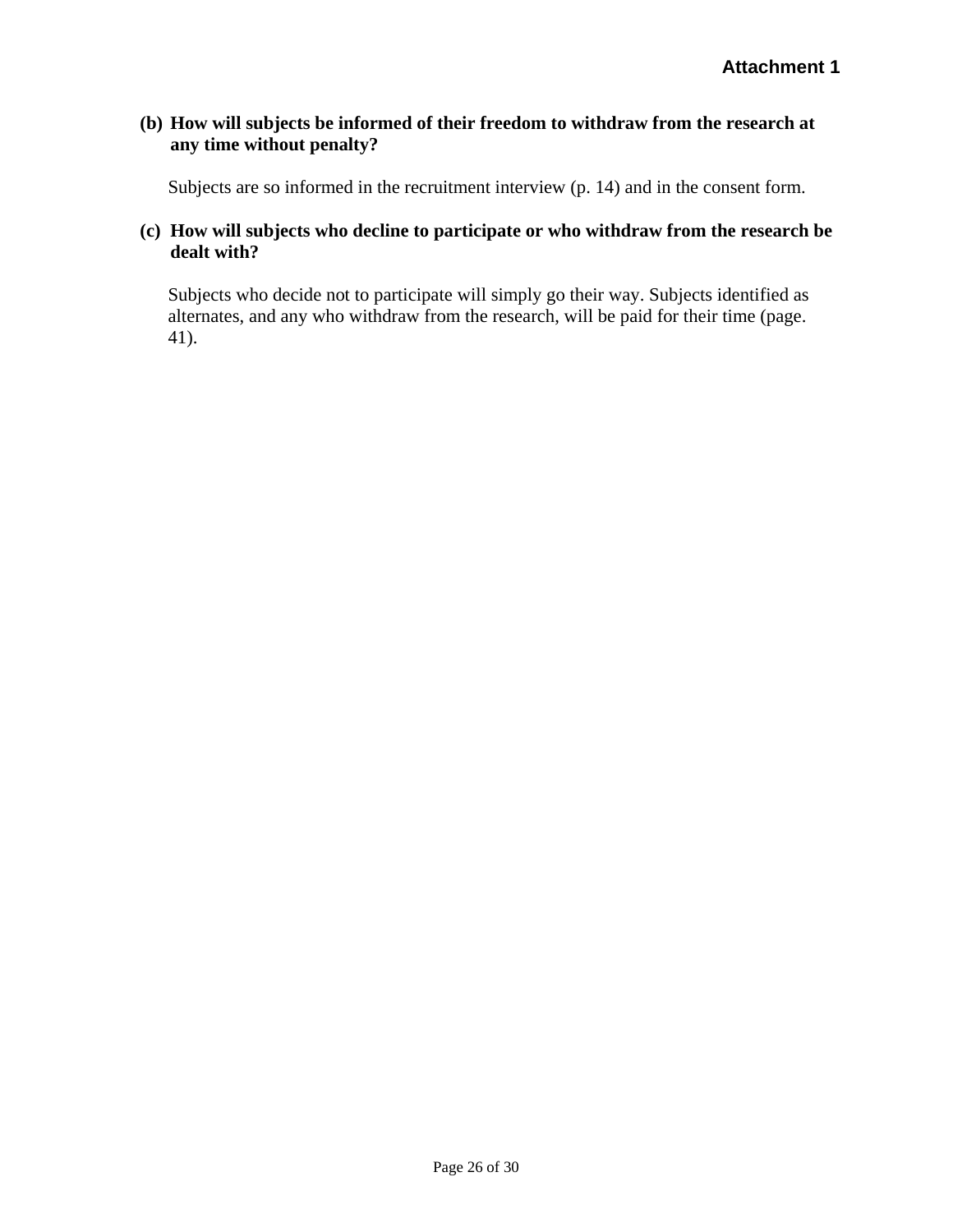### **§ 26.1111 Criteria for IRB approval of research Protocol No Mas 003 (7/15/10)**

| <b>Criterion</b>                                                                                                                                                                                                                                                                                                                                                                                                                                                                                                                                                                                                                                                                                         | Y/N | <b>Comment/Page Reference</b> |
|----------------------------------------------------------------------------------------------------------------------------------------------------------------------------------------------------------------------------------------------------------------------------------------------------------------------------------------------------------------------------------------------------------------------------------------------------------------------------------------------------------------------------------------------------------------------------------------------------------------------------------------------------------------------------------------------------------|-----|-------------------------------|
| (a)(1)(i) Risks to subjects are minimized by using procedures which are consistent with<br>sound research design and which do not unnecessarily expose subjects to risk.                                                                                                                                                                                                                                                                                                                                                                                                                                                                                                                                 | Υ   |                               |
| (a)(1)(ii) Risks to subjects are minimized, whenever appropriate, by using procedures<br>already being performed on the subjects for diagnostic or treatment purposes.                                                                                                                                                                                                                                                                                                                                                                                                                                                                                                                                   | N/A |                               |
| (a)(2) Risks to subjects are reasonable in relation to anticipated benefits, if any, to<br>subjects, and the importance of the knowledge that may reasonably be expected to<br>result. In evaluating risks and benefits, the IRB should consider only those risks and<br>benefits that may result from the research (as distinguished from risks and benefits<br>subjects would receive even if not participating in the research). The IRB should not<br>consider possible long-range effects of applying knowledge gained in the research (for<br>example, the possible effects of the research on public policy) as among those<br>research risks that fall within the purview of its responsibility. | Y   |                               |
| (a)(3) Selection of subjects is equitable, taking into account the purposes of the<br>research and the setting in which it will be conducted, and being particularly cognizant<br>of the special problems of research involving vulnerable populations, such as<br>prisoners, mentally disabled persons, or economically or educationally disadvantaged<br>persons.                                                                                                                                                                                                                                                                                                                                      | Y   |                               |
| (a)(4) Informed consent will be sought from each prospective subject or the subject's<br>legally authorized representative, in accordance with, and to the extent required by<br>§26.1116.                                                                                                                                                                                                                                                                                                                                                                                                                                                                                                               | Y   |                               |
| (a)(5) Informed consent will be appropriately documented, in accordance with, and to<br>the extent required by §26.1117.                                                                                                                                                                                                                                                                                                                                                                                                                                                                                                                                                                                 | Y   |                               |
| (a)(6) When appropriate, the research plan makes adequate provision for monitoring<br>the data collected to ensure the safety of subjects.                                                                                                                                                                                                                                                                                                                                                                                                                                                                                                                                                               | Y   |                               |
| (a)(7) When appropriate, there are adequate provisions to protect the privacy of<br>subjects and to maintain the confidentiality of data.                                                                                                                                                                                                                                                                                                                                                                                                                                                                                                                                                                | Y   |                               |
| (b) When some or all of the subjects are likely to be vulnerable to coercion or undue<br>influence, additional safeguards have been included in the study to protect the rights<br>and welfare of these subjects.                                                                                                                                                                                                                                                                                                                                                                                                                                                                                        |     |                               |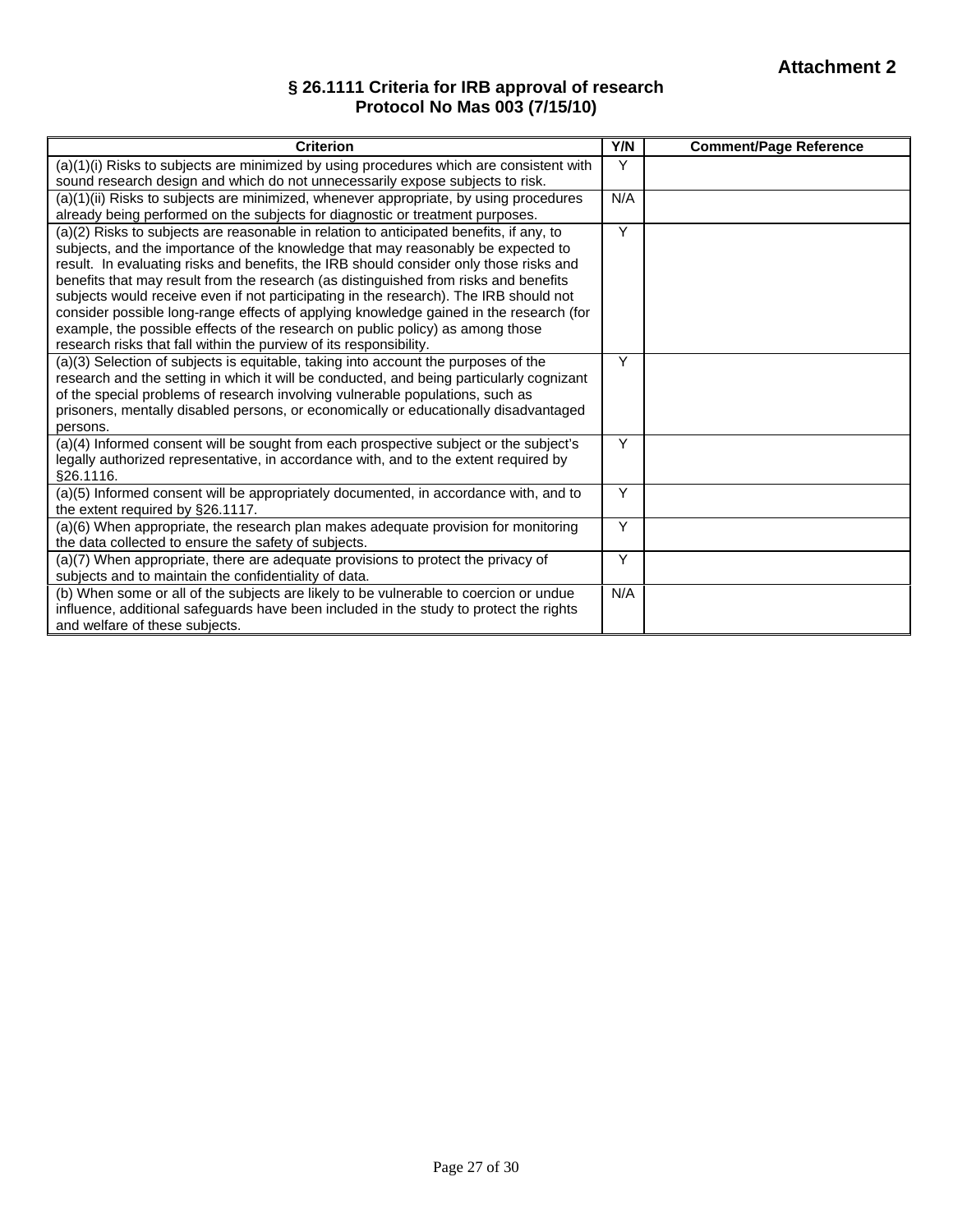#### **§26.1116 General requirements for informed consent Protocol No Mas 003 (7/15/10)**

| Criterion                                                                                                                                                                                                                                                                                                                                                                         | Y/N            | <b>Comment/Page Reference</b>                                      |
|-----------------------------------------------------------------------------------------------------------------------------------------------------------------------------------------------------------------------------------------------------------------------------------------------------------------------------------------------------------------------------------|----------------|--------------------------------------------------------------------|
| No investigator may involve a human being as a subject in research covered by this<br>subpart unless the investigator has obtained the legally effective informed consent of<br>the subject or the subject's legally authorized representative                                                                                                                                    | Y              | All subjects will provide legally effective<br>informed consent.   |
| An investigator shall seek such consent only under circumstances that provide the<br>prospective subject or the representative sufficient opportunity to consider whether or<br>not to participate and that minimize the possibility of coercion or undue influence                                                                                                               | Y              |                                                                    |
| The information that is given to the subject or the representative shall be in language<br>understandable to the subject or the representative                                                                                                                                                                                                                                    | Y              | Information is clearly presented in plain<br>English               |
| No informed consent, whether oral or written, may include any exculpatory language<br>through which the subject or the representative is made to waive or appear to waive<br>any of the subject's legal rights, or releases or appears to release the investigator, the<br>sponsor, the institution or its agents from liability for negligence                                   | $\overline{Y}$ | The IC contains no exculpatory<br>language                         |
| (1) A statement that the study involves research, an explanation of the<br>purposes of the research and the expected duration of the subject's<br>participation, a description of the procedures to be followed, and<br>identification of any procedures which are experimental                                                                                                   | Υ              | pp. 33, 44, 55                                                     |
| (2) A description of any reasonably foreseeable risks or discomforts to the<br>subject                                                                                                                                                                                                                                                                                            | Υ              | pp. 38-39, 48-50, 58                                               |
| (3) A description of any benefits to the subject or to others which may<br>reasonably be expected from the research                                                                                                                                                                                                                                                               | Υ              | pp. 40, 51, 59                                                     |
| (4) A disclosure of appropriate alternative procedures or courses of<br>treatment, if any, that might be advantageous to the subject                                                                                                                                                                                                                                              | Y              | pp. 40, 51, 59                                                     |
| (5) A statement describing the extent, if any, to which confidentiality of<br>records identifying the subject will be maintained                                                                                                                                                                                                                                                  | Υ              | pp. 41, 51-52, 60                                                  |
| (a) In seeking informed consent the following information<br>shall be provided to each subject<br>(6) For research involving more than minimal risk, an explanation as to<br>whether any compensation and an explanation as to whether any medical<br>treatments are available if injury occurs and, if so, what they consist of, or<br>where further information may be obtained | Y              | Compensation pp. 41, 51, 59-60<br>Medical Treatment pp. 40, 50, 59 |
| (7) An explanation of whom to contact for answers to pertinent questions<br>about the research and research subjects' rights, and whom to contact in<br>the event of a research-related injury to the subject                                                                                                                                                                     | Y              | pp. 41, 51, 59                                                     |
| (8) A statement that participation is voluntary, refusal to participate will<br>involve no penalty or loss of benefits to which the subject is otherwise<br>entitled, and the subject may discontinue participation at any time without<br>penalty or loss of benefits to which the subject is otherwise entitled                                                                 | Y              | pp. 33, 44, 55                                                     |
| (1) A statement that the particular treatment or procedure may involve<br>be provided<br>elements of<br>risks to the subject (or to the embryo or fetus, if the subject may become<br>pregnant) which are currently unforeseeable                                                                                                                                                 | Υ              | pp. 40, 50, 58                                                     |
| one or<br>(2) Anticipated circumstances under which the subject's participation may<br>be terminated by the investigator without regard to the subject's consent                                                                                                                                                                                                                  | Y              | pp. 42, 52, 60                                                     |
| $\overline{\omega}$<br>(3) Any additional costs to the subject that may result from participation in<br>the research                                                                                                                                                                                                                                                              | Υ              | pp. 41, 51, 59                                                     |
| (b) When appropriate,<br>more of the following e<br>information shall also t<br>to each subject<br>(4) The consequences of a subject's decision to withdraw from the<br>research and procedures for orderly termination of participation by the<br>subject                                                                                                                        | Y              | pp. 41-42, 52, 60                                                  |
| (5) A statement that significant new findings developed during the course<br>of the research which may relate to the subject's willingness to continue<br>participation will be provided to the subject                                                                                                                                                                           | N/A            |                                                                    |
| (6) The approximate number of subjects involved in the study                                                                                                                                                                                                                                                                                                                      | Y              | p. 35, 46, 56-57                                                   |
| (e) If the research involves intentional exposure of subjects to a pesticide, the subjects<br>of the research must be informed of the identity of the pesticide and the nature of its<br>pesticidal function.                                                                                                                                                                     |                | pp. 33, 44, 55                                                     |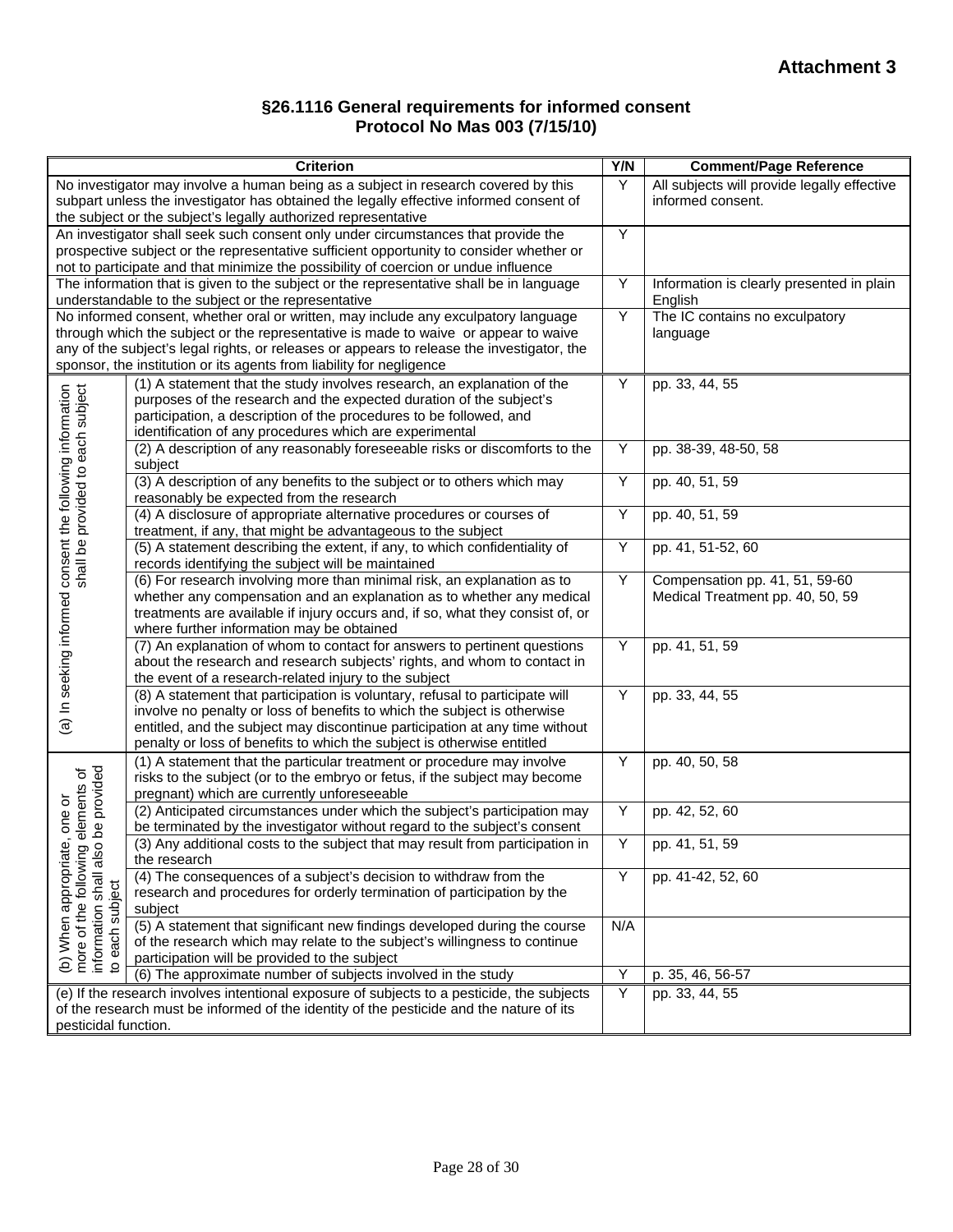### **§26.1117 Documentation of informed consent Protocol NO-MAS 003 (7/15/10)**

| <b>Criterion</b>                                                                                                                                                                                                                                                                                                                                                                                                                                                                                                                                                                                                                                                                                                                                                                                                     |  | <b>Comment/Page Reference</b>                                                                                                                               |
|----------------------------------------------------------------------------------------------------------------------------------------------------------------------------------------------------------------------------------------------------------------------------------------------------------------------------------------------------------------------------------------------------------------------------------------------------------------------------------------------------------------------------------------------------------------------------------------------------------------------------------------------------------------------------------------------------------------------------------------------------------------------------------------------------------------------|--|-------------------------------------------------------------------------------------------------------------------------------------------------------------|
| (a) Informed consent shall be documented by the use of a written consent form<br>approved by the IRB and signed by the subject or the subject's legally authorized                                                                                                                                                                                                                                                                                                                                                                                                                                                                                                                                                                                                                                                   |  | Consent forms pp. 33-62                                                                                                                                     |
| representative. A copy shall be given to the person signing the form.                                                                                                                                                                                                                                                                                                                                                                                                                                                                                                                                                                                                                                                                                                                                                |  |                                                                                                                                                             |
| (b)(1) The consent form may be a written consent document that embodies the<br>elements of informed consent required by §26.1116. This form may be read to the<br>subject or the subject's legally authorized representative, but in any event, the<br>investigator shall give either the subject or the representative adequate opportunity to<br>read it before it is signed; or                                                                                                                                                                                                                                                                                                                                                                                                                                   |  | Consent form meets requirements of<br>§26.1116; procedure described in<br>protocol §3.4 provides adequate<br>opportunity to read it before it is<br>signed. |
| (b)(2) The consent form may be a short form written consent document stating that the<br>elements of informed consent required by §26.1116 have been presented orally to the<br>subject or the subject's legally authorized representative. When this method is used,<br>there shall be a witness to the oral presentation. Also, the IRB shall approve a written<br>summary of what is to be said to the subject or the representative. Only the short form<br>itself is to be signed by the subject or the representative. However, the witness shall<br>sign both the short form and a copy of the summary, and the person actually obtaining<br>consent shall sign a copy of the summary. A copy of the summary shall be given to the<br>subject or the representative, in addition to a copy of the short form. |  |                                                                                                                                                             |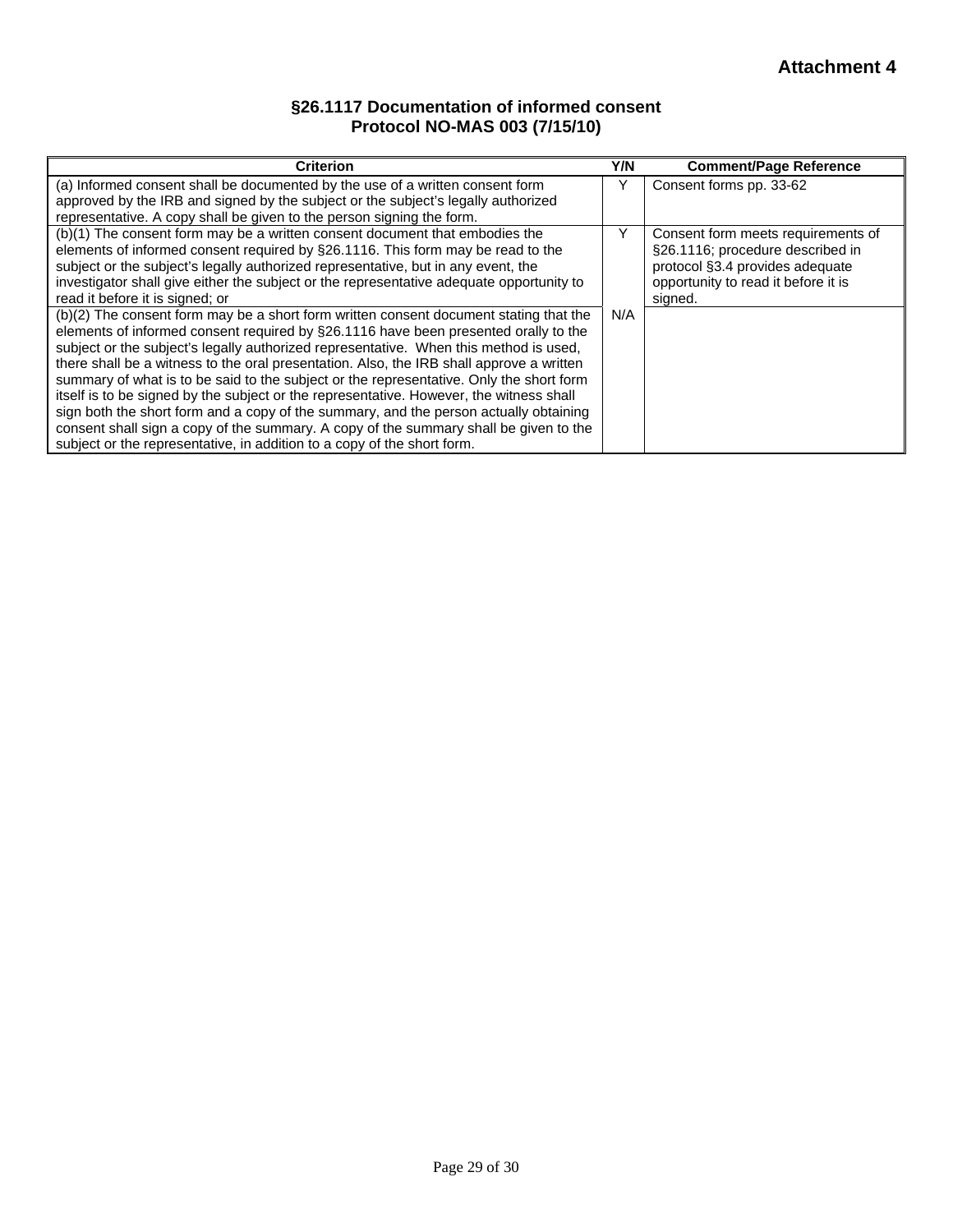#### **40 CFR 26.1125 Submission of proposed human research for EPA review Protocol No Mas 003 (7/15/10)**

Any person or institution who intends to conduct or sponsor human research covered by §26.1101(a) shall, after receiving approval from all appropriate IRBs, submit to EPA prior to initiating such research all information relevant to the proposed research specified by §26.1115(a), and the following additional information, to the extent not already included:

| <b>Requirement</b>                                                    |                                                                                                                                                                                        |                                                                                                                                                     | Y/N    | <b>Comments/Page Refs</b>                       |
|-----------------------------------------------------------------------|----------------------------------------------------------------------------------------------------------------------------------------------------------------------------------------|-----------------------------------------------------------------------------------------------------------------------------------------------------|--------|-------------------------------------------------|
| The following Information, to the<br>Extent not already included:     |                                                                                                                                                                                        | (1) The potential risks to human subjects                                                                                                           | Υ      | pp. 5-10                                        |
|                                                                       |                                                                                                                                                                                        | (2) The measures proposed to minimize risks to the human subjects;                                                                                  | Υ      | pp. 5-10                                        |
|                                                                       | §1125(a)<br>discussion of:<br>σ                                                                                                                                                        | (3) The nature and magnitude of all expected benefits of such<br>research, and to whom they would accrue                                            | Υ      | p. 10                                           |
|                                                                       |                                                                                                                                                                                        | (4) Alternative means of obtaining information comparable to what<br>would be collected through the proposed research; and                          | Υ      | p. 5                                            |
|                                                                       | (5) The balance of risks and benefits of the proposed research.                                                                                                                        |                                                                                                                                                     | Ÿ      | p. 10                                           |
|                                                                       | §1125(b): All information for subjects and written informed consent<br>agreements as originally provided to the IRB, and as approved by the IRB.                                       |                                                                                                                                                     | Υ      | pp. 198-224 (submitted)<br>pp. 33-62 (approved) |
|                                                                       | §1125(c): Information about how subjects will be recruited, including any<br>advertisements proposed to be used.                                                                       |                                                                                                                                                     | Υ      | pp. 12-14. No advertisements used               |
|                                                                       | §1125(d): A description of the circumstances and methods proposed for<br>presenting information to potential human subjects for the purpose of<br>obtaining their informed consent.    |                                                                                                                                                     | Υ      | pp. 16-17                                       |
|                                                                       | §1125(e): All correspondence between the IRB and the investigators or<br>sponsors.                                                                                                     |                                                                                                                                                     | Υ      | pp. 194-340                                     |
|                                                                       |                                                                                                                                                                                        | §1125(f): Official notification to the sponsor or investigator. that research<br>involving human subjects has been reviewed and approved by an IRB. | Υ      | pp. 335-336                                     |
|                                                                       | (1) Copies of                                                                                                                                                                          |                                                                                                                                                     |        |                                                 |
|                                                                       | $\bullet$                                                                                                                                                                              | all research proposals reviewed by the IRB,                                                                                                         | Υ      | pp. 1-32                                        |
|                                                                       | $\bullet$                                                                                                                                                                              | scientific evaluations, if any, that accompanied the proposals                                                                                      | n/a    | pp. 241-328                                     |
|                                                                       |                                                                                                                                                                                        | reviewed by the IRB,                                                                                                                                | Υ      | p. 33-62                                        |
|                                                                       | $\bullet$                                                                                                                                                                              | approved sample consent documents,<br>progress reports submitted by investigators, and reports of injuries to                                       | n/a    | Initial review of new proposal                  |
|                                                                       |                                                                                                                                                                                        | subjects.                                                                                                                                           |        |                                                 |
|                                                                       | (2) Minutes of IRB meetings in sufficient detail to show                                                                                                                               |                                                                                                                                                     |        |                                                 |
|                                                                       | $\bullet$                                                                                                                                                                              | attendance at the meetings;                                                                                                                         | Υ<br>Υ | pp. 337-339<br>pp. 337-339                      |
|                                                                       | $\bullet$                                                                                                                                                                              | actions taken by the IRB;                                                                                                                           | Υ      | pp. 337-339                                     |
|                                                                       | ٠                                                                                                                                                                                      | the vote on these actions including the number of members voting<br>for, against, and abstaining;                                                   |        |                                                 |
|                                                                       | $\bullet$                                                                                                                                                                              | the basis for requiring changes in or disapproving research;                                                                                        | n/a    | pp. 337-339                                     |
| mation relevant to the proposed research<br>specified by § 26.1115(a) |                                                                                                                                                                                        | a written summary of the discussion of controverted issues and their                                                                                | n/a    | No controverted issues                          |
|                                                                       |                                                                                                                                                                                        | resolution.                                                                                                                                         |        |                                                 |
|                                                                       | (3) Records of continuing review activities.                                                                                                                                           |                                                                                                                                                     | n/a    | n/a for protocols                               |
|                                                                       | (4) Copies of all correspondence between the IRB and the investigators.                                                                                                                |                                                                                                                                                     | Υ      | Provided by investigator<br>pp. 194-340         |
|                                                                       | (5)                                                                                                                                                                                    |                                                                                                                                                     |        |                                                 |
| all infor                                                             |                                                                                                                                                                                        | A list of IRB members identified by name; earned degrees;                                                                                           | Υ      | Submitted separately                            |
|                                                                       |                                                                                                                                                                                        | representative capacity; indications of experience such as board                                                                                    |        |                                                 |
|                                                                       |                                                                                                                                                                                        | certifications, licenses, etc., sufficient to describe each member's                                                                                |        |                                                 |
|                                                                       | chief anticipated contributions to IRB deliberations;<br>any employment or other relationship between each member and<br>the institution, for example, full-time employee, a member of |                                                                                                                                                     | Υ      |                                                 |
|                                                                       |                                                                                                                                                                                        |                                                                                                                                                     |        |                                                 |
|                                                                       |                                                                                                                                                                                        | governing panel or board, stockholder, paid or unpaid consultant.                                                                                   |        |                                                 |
|                                                                       |                                                                                                                                                                                        | (6) Written procedures for the IRB in the same detail as described in                                                                               |        |                                                 |
|                                                                       | §26.1108(a) and §26.1108(b).                                                                                                                                                           |                                                                                                                                                     | N      | Submitted separately                            |
|                                                                       | (7) Statements of significant new findings provided to subjects, as required by                                                                                                        |                                                                                                                                                     | n/a    | n/a for protocols                               |
|                                                                       | §26.1116(b)(5).                                                                                                                                                                        |                                                                                                                                                     |        |                                                 |